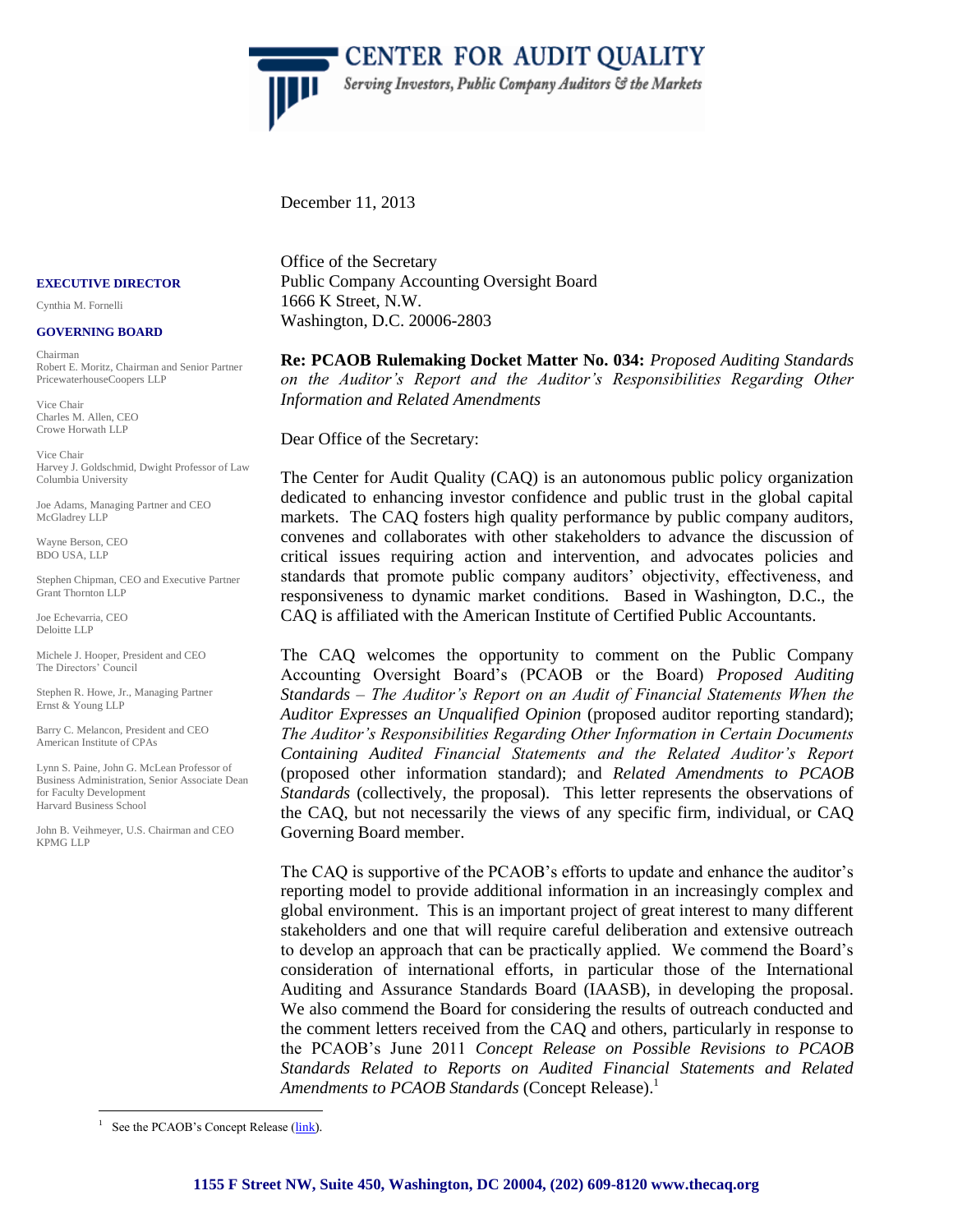Over the past three years, the CAQ has shared its perspectives and views on the topic of auditor reporting through comment letters to both the PCAOB and the IAASB.<sup>2</sup> The CAQ recognizes that enhancing the information communicated by the auditor is a worthy and warranted objective. In response to the PCAOB's proposal, we have initiated a coordinated and collaborative effort with members of the public auditing profession to field-test the proposal in order to help inform our views and our comments to the PCAOB. It will take several months for those members to conclude the field-test and analyze the results, but we hope to share insights next year in advance of the PCAOB's expected Spring 2014 roundtable related to the auditor's reporting model.

We believe that changes of this magnitude present challenges that must be carefully considered. Our suggestions are aimed at addressing such considerations, while helping to achieve the objectives of the Board as articulated in the proposal. In developing our suggested changes, we were guided by a set of principles that we believe are most relevant to the proposal, including:

- Auditors should avoid providing information about the company's financial statements and other financial information or its system of internal control over financial reporting that is the responsibility of the company's management to consider for disclosure.<sup>3</sup>
- Any changes to the auditor's reporting model should enhance, or at least maintain, audit quality.
- Any changes to the auditor's reporting model should narrow, or at least not expand, the expectation gap.
- Any changes to the reporting model should add value and not create investor misunderstanding. Specifically, any revisions should not require investors to sort through "dueling information" provided by management, the audit committee, and independent auditors.

Among our suggestions, we propose streamlining the auditor's process for determining critical audit matters (CAMs), in part, through leveraging the auditor's existing required communications with the audit committee, and focusing the auditor's determination of CAMs on the most important matters conveyed in such communications. With respect to other information, we suggest that the auditor's report be revised to articulate the auditor's responsibility for other information inclusive of the need to report unresolved material inconsistencies or material misstatements of fact, rather than requiring the auditor's report to contain a specific conclusion. Our suggested changes to the performance requirements related to other information comport with our understanding of the PCAOB's intent in revising the extant guidance, in a cost-effective way. We believe our suggested approach will provide users with a better understanding of the auditor's responsibilities with respect to other information, while creating less incremental litigation risk.

To further the Board's objectives, we also offer a number of suggestions related to the standard language in the auditor's report. We believe such changes will help clarify the report in a number of ways, including more clearly articulating the responsibilities of the auditor, management, and the audit committee, and providing context around important terms such as "reasonable assurance." Finally, as requested by the PCAOB, we discuss the liability risks associated with the proposal, and how our suggested changes to the proposal may help to mitigate these risks. We have organized our suggestions into the following sections:

- I. [Critical Audit Matters](#page-2-0)
- II. [Other Information](#page-5-0)
- III. [Auditor Tenure](#page-9-0)
- IV. [Auditor's Unqualified Report and Clarifying Language Changes](#page-10-0)
- V. [Applicability](#page-11-0)

 $\overline{a}$ 

VI. Cost-Benefit Considerations

<sup>3</sup> Similar views were expressed by stakeholders who participated in the CAQ's "Role of the Auditor" roundtable discussions. See the CAQ's *Observations on the Evolving Role of the Auditor: A Summary of Stakeholder Discussions* [\(link\)](http://www.thecaq.org/docs/default-document-library/evolvingroleoftheauditor.pdf?sfvrsn=2).



<sup>2</sup> See CAQ comment letters to the IAASB dated October 8, 2012 [\(link\)](http://www.thecaq.org/docs/resources/caqcommentletter-iaasbconsultationpaperonvalueofauditorreporting.pdf?sfvrsn=0) and September 15, 2011 (link) and the PCAOB dated September 30, 2011  $(link)$  and June 28, 2011  $(link)$ .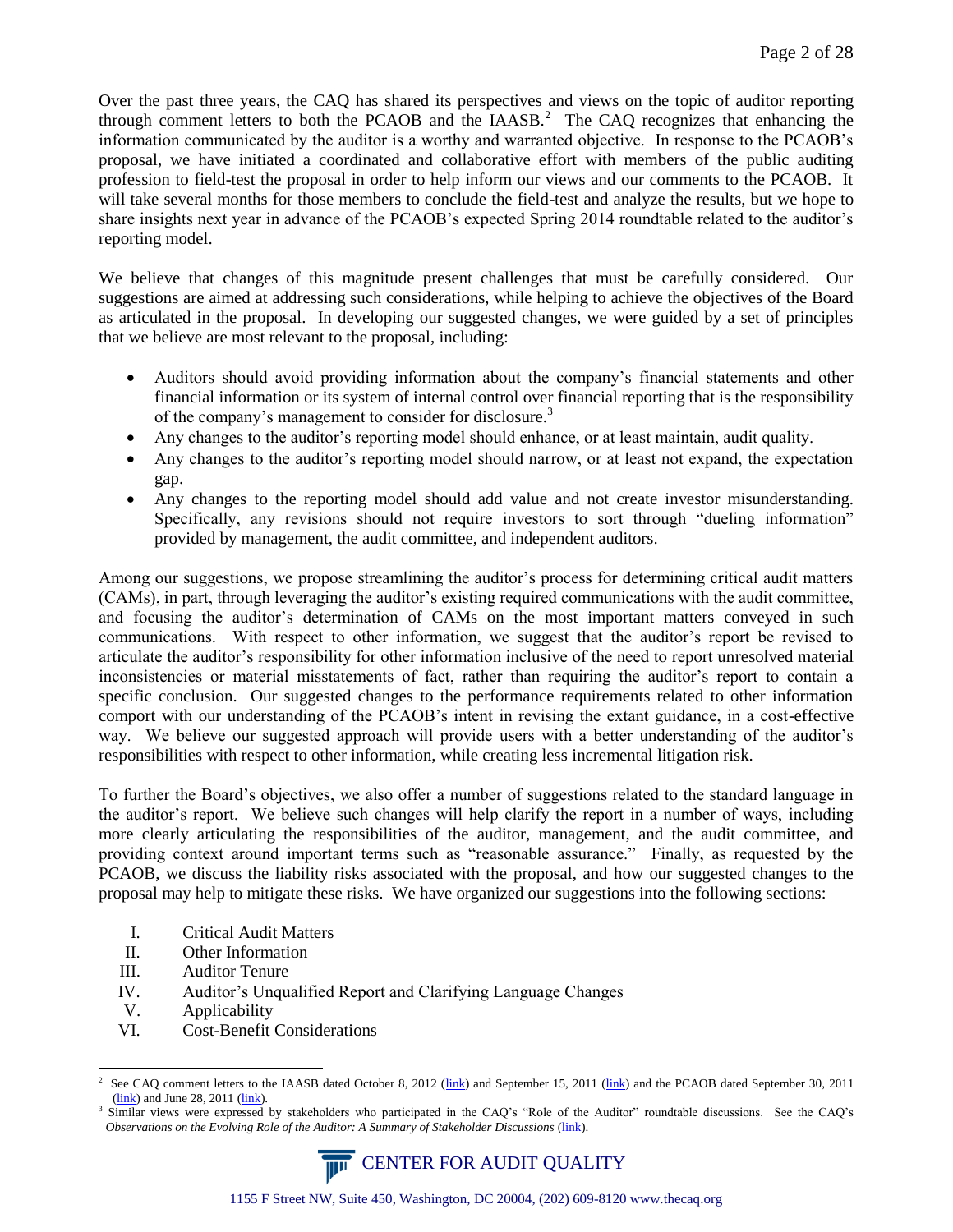# VII. Appendices

- A. Illustration of Suggested Changes to the Proposed Auditor Reporting Standard and Examples
- B. Illustration of Suggested Changes to the Proposed Other Information Standard
- C. Illustration of an Unqualified Auditor's Report
- <span id="page-2-0"></span>D. Legal Considerations

We draw your attention to Appendices A through C, which illustrate our suggested changes to the proposed auditor reporting and other information standards, and our suggested clarifying language changes related to the auditor's report. We stand ready to assist the Board in the coming months as it reviews comments on the proposal, conducts additional outreach, considers the results of field-testing efforts, and deliberates next steps.

# **I. Critical Audit Matters**

## *Overall Comments*

We support the overall efforts of the PCAOB to improve the information communicated to financial statement users through the auditor's report, and we agree with the PCAOB that CAMs "…could help investors and other financial statement users focus on aspects of the company's financial statements that the auditor also found to be challenging" and "...could enable them to analyze more closely any related financial statement accounts and disclosures."<sup>4</sup> We believe that the PCAOB's proposal represents a constructive approach in this regard. However, there are areas that present important implementation issues that require further consideration. We discuss these areas below, and present suggestions for consideration that we believe could enhance the PCAOB's proposed approach.

# *CAM Determination*

We note that the PCAOB's approach for the determination of CAMs includes consideration of matters in the engagement completion document, matters reviewed by the engagement quality reviewer, and matters communicated to the audit committee. We believe that these criteria are overly broad and largely duplicative and would potentially result in an excessive number of CAMs communicated in the auditor's report. Such an outcome would dilute the significance of the matters identified in the report and be contrary to the PCAOB's stated intent for the auditor's report to highlight the matters that were the most important to the audit. We believe matters that are important enough to merit communication with the audit committee represent the appropriate starting point for an auditor's consideration of CAMs, given the audit committee's oversight of the audit and role in representing the interests of shareholders. We have suggested additional changes to the proposed determination criteria which we believe will help provide for the identification of the most relevant of these matters.

## *CAM Communication*

We note that paragraph 11 of the proposed auditor reporting standard requires the auditor to describe the considerations that led the auditor to determine that a particular matter is a CAM. The example CAM sections provided in the proposal appear to interpret this requirement to mean that the auditor's descriptions of each CAM are expected to address each of the specific factors included in paragraph 9 that were present. To the extent this reflects the PCAOB's intent, this raises several potential issues. First, having to describe each of the particular factors in paragraph 9, such as consultations with the national office or specialists, would obscure the more significant factors in the auditor's description of why the matter was critical to the audit and may contribute to user misunderstanding. In this regard, we note that events such as consultations with a firm's national office or engagement of firm specialists may be a response to a challenging audit issue, but are not a factor used in determining that the matter is challenging or critical. Second, the proposal as reflected in the example CAM reporting will likely lead to instances of an auditor providing original

 $\overline{a}$ 4 See the proposal pages A5-22 through A5-23.

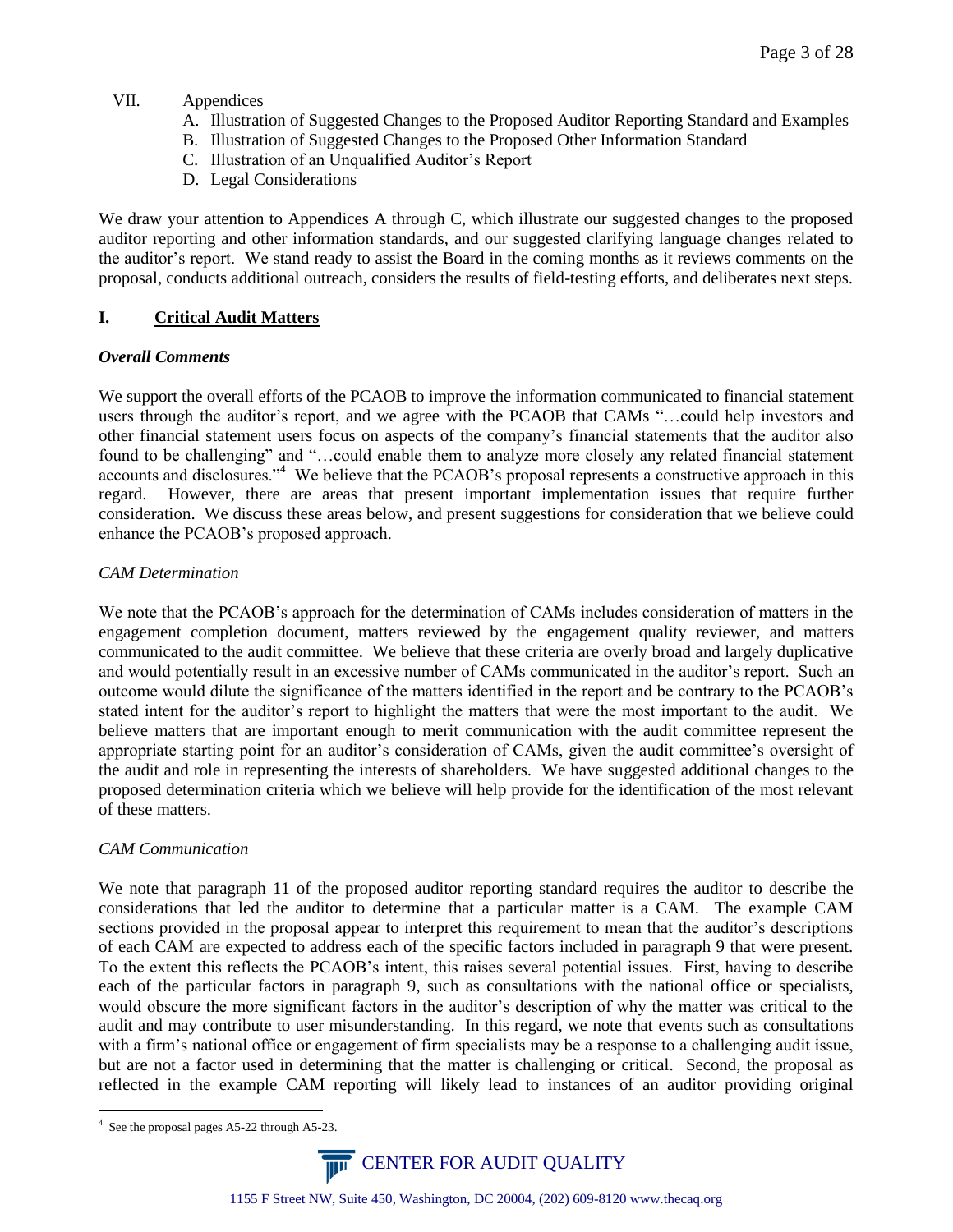information<sup>5</sup> that is currently not required to be disclosed by the company (e.g., control deficiencies less severe than a material weakness, and corrected and accumulated uncorrected misstatements). This would blur the roles of management and the auditor, and potentially widen the expectation gap.

### *CAM Documentation*

We note that paragraph 14 of the proposed auditor reporting standard requires the auditor to document why "non-reported audit matters addressed in the audit that would appear to meet the definition of a critical audit matter were not critical audit matters." We do not believe that such a requirement is operational, as it is unclear how an auditor could effectively demonstrate that such matters *are not* CAMs. This documentation requirement may result in auditors communicating a significant number of matters in the auditor's report, in anticipation of potential second guessing that could occur subsequent to its issuance. We believe this outcome is contrary to the intent of the proposal. In addition, we believe this requirement would add significant costs to the audit process without a corresponding benefit.

### *Suggested Changes to the Proposed Auditor Reporting Standard*

We have developed suggested changes to the proposed auditor reporting standard that we believe will provide for the auditor's determination and communication of CAMs while addressing the areas noted above. We provide our suggestions and rationale below. Appendix A reflects these suggested changes in paragraphs 7 through 14 of the proposed auditor reporting standard, along with related revisions to the three illustrative examples included in the proposal.

### *CAM Determination*

 $\overline{a}$ 

When determining the matters that represent CAMs, we believe that the auditor should initially identify matters that were significant to the audit of the financial statements (significant audit matters). Such matters would be derived from (and would be a subset of) those matters communicated to the audit committee under PCAOB Auditing Standard No. 16, *Communications with Audit Committees* (AS 16). In the adopting release for AS 16, the Board noted (emphasis added):

"Auditing Standard No. 16 is intended to improve the audit by fostering constructive dialogue between the auditor and the audit committee about *significant audit and financial statement matters*. The standard requires the auditor to communicate certain matters regarding the audit and the financial statements to the audit committee, which should assist the audit committee in fulfilling its oversight responsibilities regarding the financial reporting process."

Given the nature of these required communications, we believe that matters required to be communicated to the audit committee pursuant to AS 16 would be an appropriate starting point for the determination of any audit matter that would be important enough to the audit to be a CAM. Additionally, this approach would more closely align the PCAOB's CAM approach with the IAASB's *key audit matters* approach, which begins with matters communicated to those charged with governance, and would result in greater global consistency across auditors' reports.<sup>6</sup>

When determining which matters required to be communicated to the audit committee were significant audit matters, we believe that auditors should take into account the eight factors identified by the PCAOB in paragraph 9 of the proposed auditor reporting standard. The auditor would then need to determine which of the significant audit matters are CAMs, by identifying those matters that, in the auditor's judgment: a) were

<sup>6</sup> See the IAASB's ED, Proposed ISA 701, *Communicating Key Audit Matters in the Independent Auditor's Report* (Proposed ISA 701), paragraph 8.



<sup>5</sup> For the purpose of our response to the Board's proposed auditor reporting standard, original information is information about a company's financial statements and other financial information or its system of internal control over financial reporting that is the responsibility of the company's management to consider for disclosure.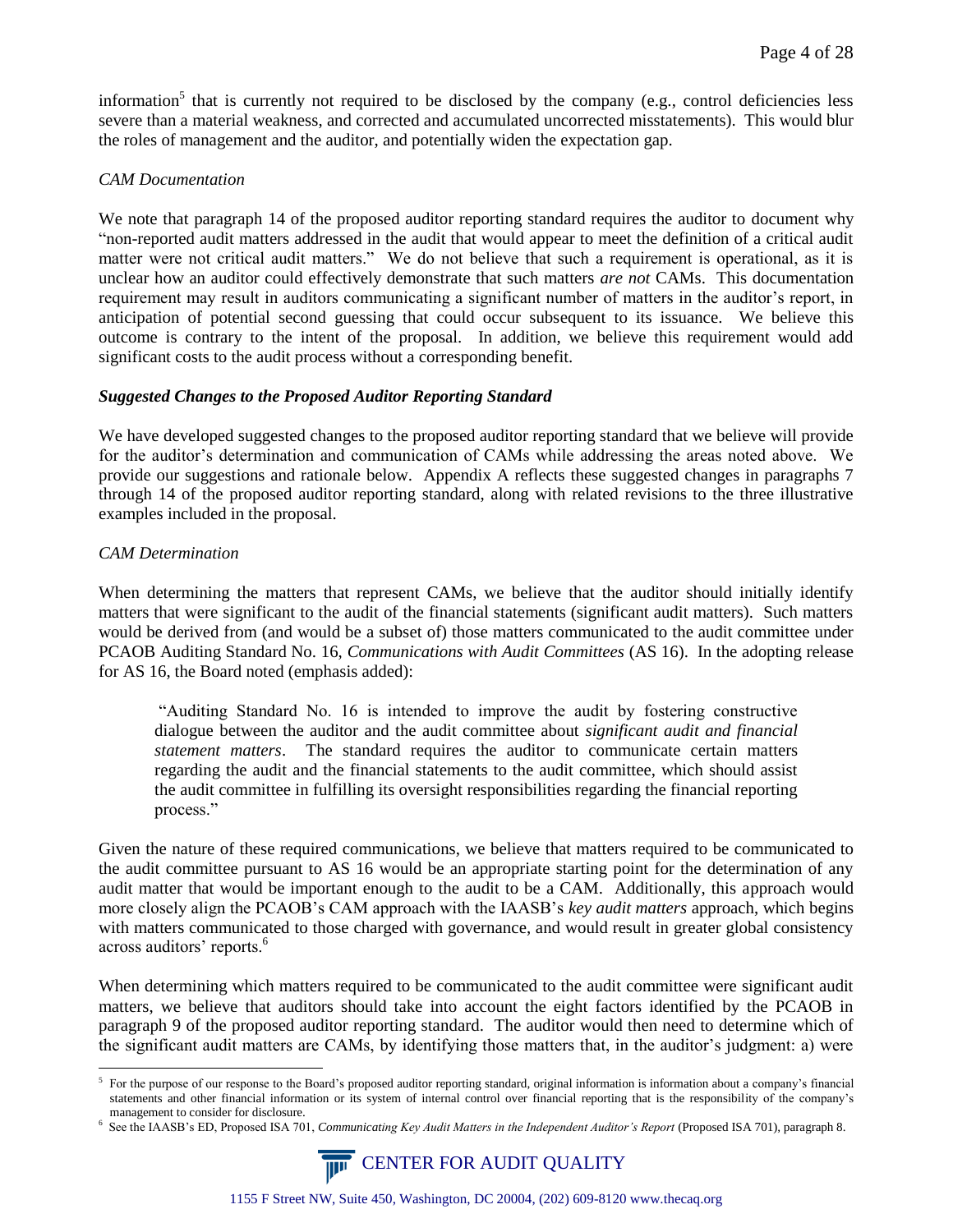material to the financial statements; b) involved the most challenging, subjective, or complex auditor judgments, posed the greatest challenge to the auditor in obtaining sufficient appropriate audit evidence, or posed the greatest challenge to the auditor in forming an opinion on the financial statements; and c) resulted in the most significant interaction (in terms of nature or extent) with the audit committee. Our rationale for determining CAMs in this manner is as follows:

- a) We agree with the PCAOB that CAMs could enable users to focus on certain aspects of the company's financial statements and analyze more closely the related financial statement accounts and disclosures. We believe this is the appropriate focus of CAMs and as such, we believe that matters that are not material<sup>7</sup> to a company's financial statements should not be CAMs.
- b) We share the PCAOB's view that CAMs can be differentiated from other audit matters by their relative complexity and the challenges<sup>8</sup> they present to the audit.<sup>9</sup> As such, we suggest retaining much of what the PCAOB proposed in paragraph 9.
- c) Given the audit committee's oversight role, we believe the auditor's determination of CAMs should consider the nature and extent of the interaction between the auditor and the audit committee. In our view, auditors and audit committees tend to spend the most time focusing on matters that have the characteristics, as generally contemplated in the proposal, of CAMs. As such, we believe the ultimate standard should be reflective of current practice, and the extent of the auditor's interaction with the audit committee on the various matters that arise during the execution of an audit should be an important factor in the determination of CAMs. This approach is responsive to investor requests for further insights into auditor-audit committee communications and is consistent with the audit committee's role representing the interests of shareholders.

Finally, we believe that care should be taken to provide that auditors communicate only the most important matters, as including too many matters would minimize the intended emphasis. Accordingly, we believe that the final step in the determination of CAMs should reflect an explicit provision that if an auditor has initially identified a large number of matters for potential communication in the auditor's report, the auditor may consider reassessing whether each of these matters meets the definition of a CAM.

## *CAM Communication*

As noted above, we do not believe that the auditor's description of the CAM needs to include each of the factors that relate to a particular matter. We believe that requiring the auditor to describe the *principal* consideration(s) that led the auditor to conclude the matter was a CAM would allow the auditor to utilize his or her professional judgment to describe the factors that were most important to the determination that a matter was a CAM and tailor such communication to provide users with useful information about the identified matters relative to the audited financial statements.

We also note that while the proposed auditor reporting standard does not require the auditor to describe the CAM's effect on the audit, each of the PCAOB's three examples of CAM reporting<sup>10</sup> include such descriptions. We believe that in some cases describing the CAM's effect on the audit may help to explain why a matter was a CAM. While we acknowledge that the proposed auditor reporting standard does not prohibit the auditor from providing such descriptions,<sup>11</sup> we believe it would be improved by explicitly stating that the auditor may provide a description of the CAM's effect on the audit if the auditor considers it

<sup>&</sup>lt;sup>11</sup> On page A5-36 of the proposal, the Board states that "...when communicating critical audit matters in the auditor's report, the proposed auditor reporting standard would not require the auditor to describe the audit procedures related to critical audit matters. It would, however, not preclude an auditor from doing so."



<sup>7</sup> Although the concept of materiality is not mentioned in connection with the determination of critical audit matters in the proposal, we note that such a concept is listed in one of the examples regarding the auditor's determination of critical audit matters. See page A5-76 of the proposal.

<sup>8</sup> We suggest the word "challenging" instead of "difficult" as the latter can have a more negative connotation.

<sup>&</sup>lt;sup>9</sup> See the proposal page A5-25.

<sup>&</sup>lt;sup>10</sup> See the proposal pages A5-65 through A5-78.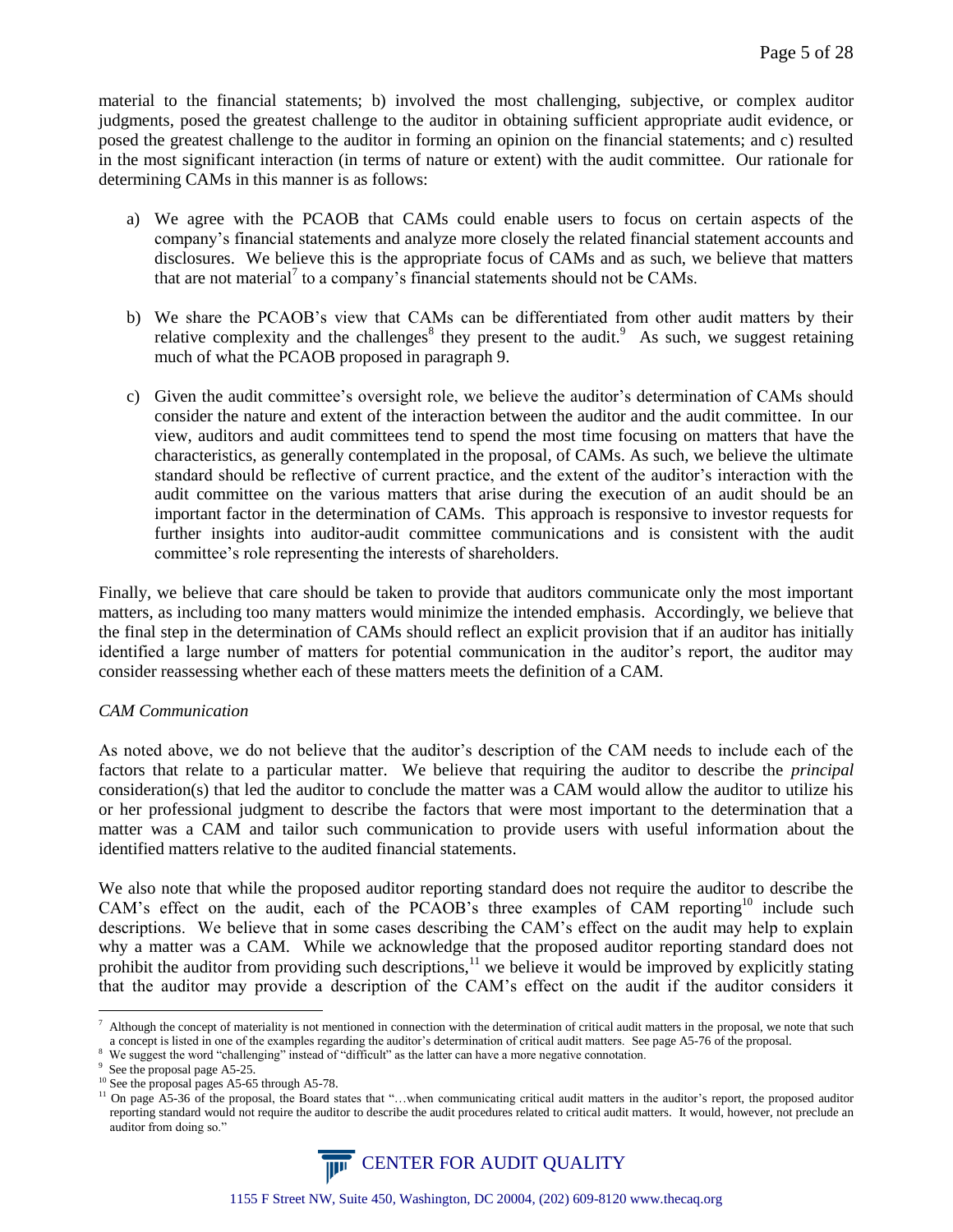necessary in describing why a matter is a CAM.<sup>12</sup> We believe such a provision would clarify the Board's intent with respect to this important area, and would provide auditors with the ability to describe the CAMs in a manner that best emphasizes why a matter is considered a CAM.

We also acknowledge the possibility that describing the CAM's effect on the audit could imply to financial statement users that the auditor is providing a separate opinion on specific accounts or balances referenced in the CAM (i.e., "piecemeal opinions") or, conversely, undermine the auditor's opinion on the financial statements taken as a whole. As such, we believe that the language preceding the communication of CAMs in the auditor's report must specify that while an audit includes the performance of procedures designed to address the risks of material misstatement associated with any identified CAMs, such procedures were designed in the context of the audit of the financial statements taken as a whole, and do not provide a separate opinion on individual accounts or disclosures. Moreover, the auditor's description of a specific CAM's effect on the audit (if included based on the auditor's judgment) should be a brief, high-level summary of the audit procedures performed to address the principal considerations that led the auditor to conclude that the matter is a CAM. We agree with the PCAOB that language that could be viewed as disclaiming or qualifying the auditor's opinion on the financial statements due to the existence of a CAM is not appropriate and must not be used. In addition, we suggest including an explicit requirement that the audit opinion must not convey that the auditor is providing a separate opinion or conclusion on the critical audit matters.

Consistent with the overarching principles articulated above, we believe that the auditor should not be the original source of information about the company. However, we acknowledge that there may be rare circumstances where, in the auditor's judgment, such information is necessary to the auditor's description of the CAM. In these situations, we believe that communication of such information would be appropriate, provided it is otherwise not prohibited by law or regulation.<sup>13</sup> In such circumstances, the auditor can encourage management to make relevant disclosures, rather than the auditor being the source of such information.

## *CAM Documentation*

While we agree that the auditor should be required to document the determination of CAMs, we do not believe the documentation requirements included in the proposed auditor reporting standard are operational. It appears that much of the documentation focus in the proposal is centered on matters the auditor ultimately concludes are not CAMs. It is often very challenging to "prove a negative" in any setting and we believe this will be particularly difficult in this area. Leveraging the suggestions noted above, we believe a more practical approach would be to require documentation of the auditor's basis for (a) identifying those matters that were communicated to the audit committee that were determined to be significant audit matters, and (b) determining which significant audit matters were CAMs. We believe this approach will help address the practical challenges associated with documenting matters that "appear to be CAMs."

## <span id="page-5-0"></span>**II. Other Information**

## *Overall Comments*

As noted previously,<sup>14</sup> the CAQ supports enhancements to the auditor's report that provide transparency regarding the auditor's responsibility with respect to other information. However, we believe there are several provisions within the proposed other information standard that should be modified. Our observations and suggested changes to the proposed other information standard are discussed below.

<sup>&</sup>lt;sup>14</sup> See the CAQ's September 30, 2011 comment letter to the PCAOB [\(link\)](http://www.thecaq.org/docs/resources/caqcommentletter-auditorsreportingmodel.pdf?sfvrsn=0).



 $\overline{a}$ <sup>12</sup> This would further align the PCAOB's proposal with the IAASB's. See the IAASB's ED, Proposed ISA 701, paragraphs 10 and A38 through A41.

<sup>&</sup>lt;sup>13</sup> This improves alignment with the IAASB's ED, see Proposed ISA 701, paragraph A37.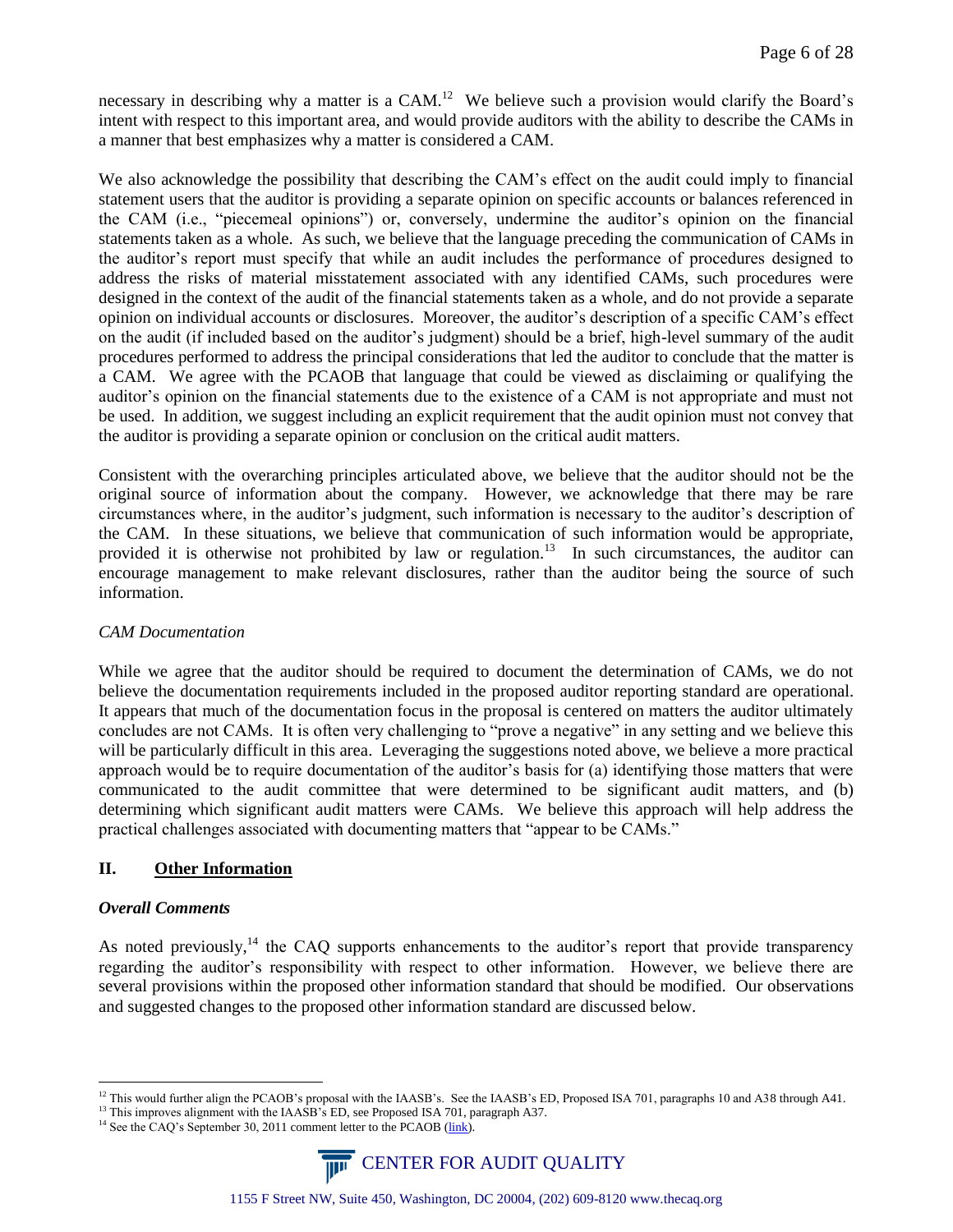### *Performance Responsibilities*

The proposed other information standard expands the auditor's performance responsibilities from "read and consider" under AU section 550, *Other Information in Documents Containing Audited Financial Statements*  (AU 550), to "read … and, based on relevant audit evidence obtained and conclusions reached during the audit, evaluate<sup>"15</sup> the other information for a material inconsistency, a material misstatement of fact, or both. The term "evaluate" is extensively used within the PCAOB's auditing standards in relation to the auditor reaching an opinion (i.e., a reasonable assurance performance standard) or performing procedures to support the audit opinion.<sup>16</sup> We believe the use of "evaluate," in the context of the proposed other information standard, expands the auditor's performance responsibilities. In addition, an auditor may need to perform additional procedures, outside those described within the proposed other information standard, in order to support a conclusion based on an evaluation of the other information. Additionally, the ambiguity created by the use of "evaluate" would increase the risk of undue litigation against auditors, as discussed in Appendix D.

The proposed other information standard also requires the auditor to read and evaluate other information not directly related to the financial statements. Given that the auditor may not have accumulated any information from the audit that would provide a basis for evaluating other information not directly related to the financial statements, we believe it would be inappropriate for the auditor to be required to conclude on such information.

Further, the proposed other information standard states that the auditor's evaluation is based upon "relevant audit evidence obtained and conclusions reached during the audit."<sup>17</sup> This is also an expansion from AU 550 where the auditor's responsibility relates to the financial information that is identified in the auditor's report.<sup>18</sup> We believe "relevant audit evidence obtained and conclusions reached during the audit" could be interpreted as requiring an extensive search for documentation within the audit workpapers to determine if the other information had been addressed in the relevant audit evidence, and may imply the inclusion of all information gathered during the audit, not just the financial information subject to audit procedures.

### *Reporting Responsibilities*

Requiring the auditor to communicate in the auditor's report that the auditor has evaluated the other information and conclude whether the auditor has identified a material inconsistency, a material misstatement of fact, or both, would imply a level of assurance that is inconsistent with the proposed procedures. This may cause users of the financial statements to perceive the auditor's "conclusion" on the entirety of other information as a form of reasonable assurance on such information, despite the auditor making an explicit statement in the auditor's report that he or she did not audit the other information and does not express an opinion on the other information. We believe this will lead to a widening of the expectation gap. Further, requiring the auditor to state whether he or she has identified a material inconsistency, a material misstatement of fact, or both, would create significant incremental litigation risk for auditors, as discussed in Appendix D. Our suggested changes discussed below include reporting of the auditor's responsibilities with respect to other information and procedures performed and, where applicable, describing any unresolved material inconsistencies or material misstatements of fact. This approach makes more explicit an auditor's present responsibilities and we believe it will help address certain legal risks inherent in the proposed other information standard.



<sup>&</sup>lt;sup>15</sup> See the proposed other information standard paragraph 4.

<sup>&</sup>lt;sup>16</sup> For example, paragraph 6 of PCAOB Auditing Standard No. 17, *Auditing Supplemental Information Accompanying Audited Financial Statements* (pending final SEC approval), "To form an opinion on the supplemental information, the auditor should evaluate…"; paragraph 9 of PCAOB Auditing Standard No. 7, *Engagement Quality Review*, "the engagement quality reviewer should evaluate the significant judgments made by the engagement team and the related conclusions reached in forming the overall conclusion on the engagement and in preparing the engagement report"; and paragraph 8 of PCAOB Auditing Standard No. 12, *Identifying and Assessing Risks of Material Misstatement*, "In obtaining an understanding of the company, the auditor should evaluate whether significant changes in the company from prior periods, including changes in its internal control over financial reporting, affect the risks of material misstatement."

<sup>&</sup>lt;sup>17</sup> See the proposed other information standard paragraph 4.

 $18$  AU 550, paragraph 4.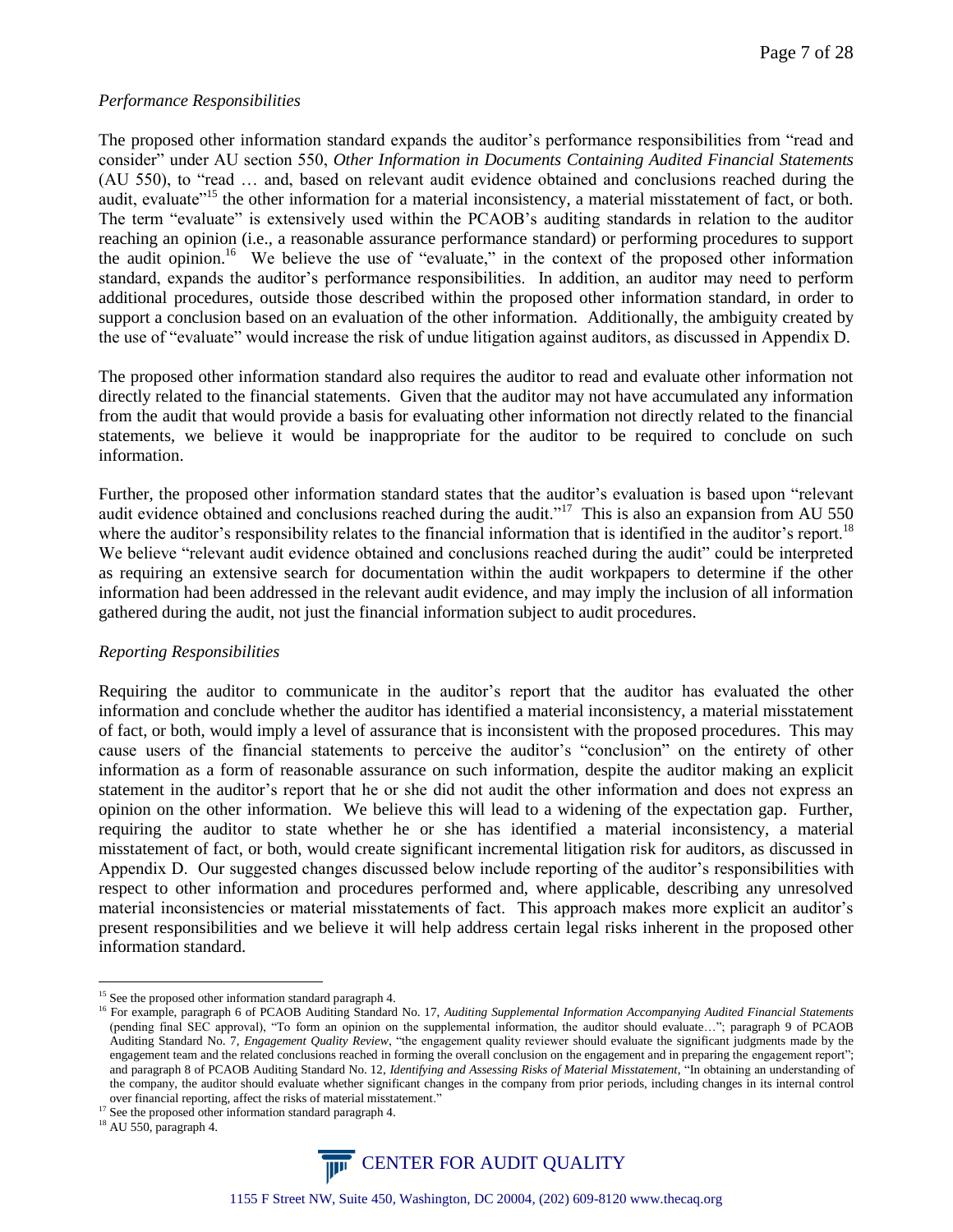## *Suggested Changes to the Auditor's Performance Responsibilities*

As described below, we have developed suggested changes that we believe will help achieve the Board's objectives, while addressing the considerations described above. In articulating our suggested changes, we recognize the fundamental difference between other information that is directly, and not directly, related to the audited financial statements and the need for different procedures for each of these types of other information. Appendix B reflects our suggested changes to the Objectives and Auditor's Responsibilities sections of the proposed other information standard.

# *"Evaluate" Other Information*

To more clearly define the auditor's performance responsibilities regarding other information, we suggest replacing "evaluate" with "perform certain limited procedures," and that the expected limited procedures be identified in the standard. These limited procedures (which include reading the other information) provide a "plain English" description of the performance expectations that more closely align the performance requirements with the extant standard and, as a result, will be more operational in practice and better understood by users. Further, to focus the auditor's performance responsibilities regarding financial statement-related information, we believe the limited procedures that extend beyond reading should only apply to other information directly related to the audited financial statements. In the context of our suggested changes, we are using a definition for other information directly related to the audited financial statements that focuses on other information derived either (1) from the financial statements or (2) from accounting records subject to the audit. We encourage the Board to consider incorporating the suggested definition within the standard.

Additionally, in identifying other information that falls within the scope of the auditor's performance responsibilities, it is critical to include the consideration of materiality. Therefore, we recommend that any procedures, beyond reading the other information, apply only to *material* other information that is directly related to the audited financial statements.

## *Relevant Audit Evidence and Conclusions Reached During the Audit*

We believe the auditor's performance responsibilities regarding material other information directly related to the audited financial statements should be related to (1) the financial statements or (2) accounting records that are subject to the audit, or have been derived directly from such accounting records by analysis or computation. We believe this could also limit the auditor from having to perform extensive searches within the audit workpapers to determine if other information had been addressed in the audit.

## *Certain Limited Procedures*

Based on our suggestions above, we have recommended modifications to the proposed other information standard to describe the certain limited procedures the auditor would perform. These limited procedures include reading all of the other information, and for material other information directly related to the audited financial statements, performing the following:

- a) Comparing the amounts in the other information, and the consistency of the manner of their presentation, that are the same as, or provide greater detail about, the amounts in the financial statements, to (1) the amounts in the financial statements, or (2) accounting records that are subject to the audit, or have been derived directly from such accounting records by analysis or computation;
- b) Comparing qualitative statements that represent, or provide greater detail about, information in the financial statements, to (1) the financial statements, or (2) accounting records that are subject to the audit, or have been derived directly from such accounting records by analysis or computation; and
- c) Recalculating the mathematical accuracy of the amounts in the other information that are calculated using amounts in (1) the other information, (2) the financial statements, or (3) accounting records that

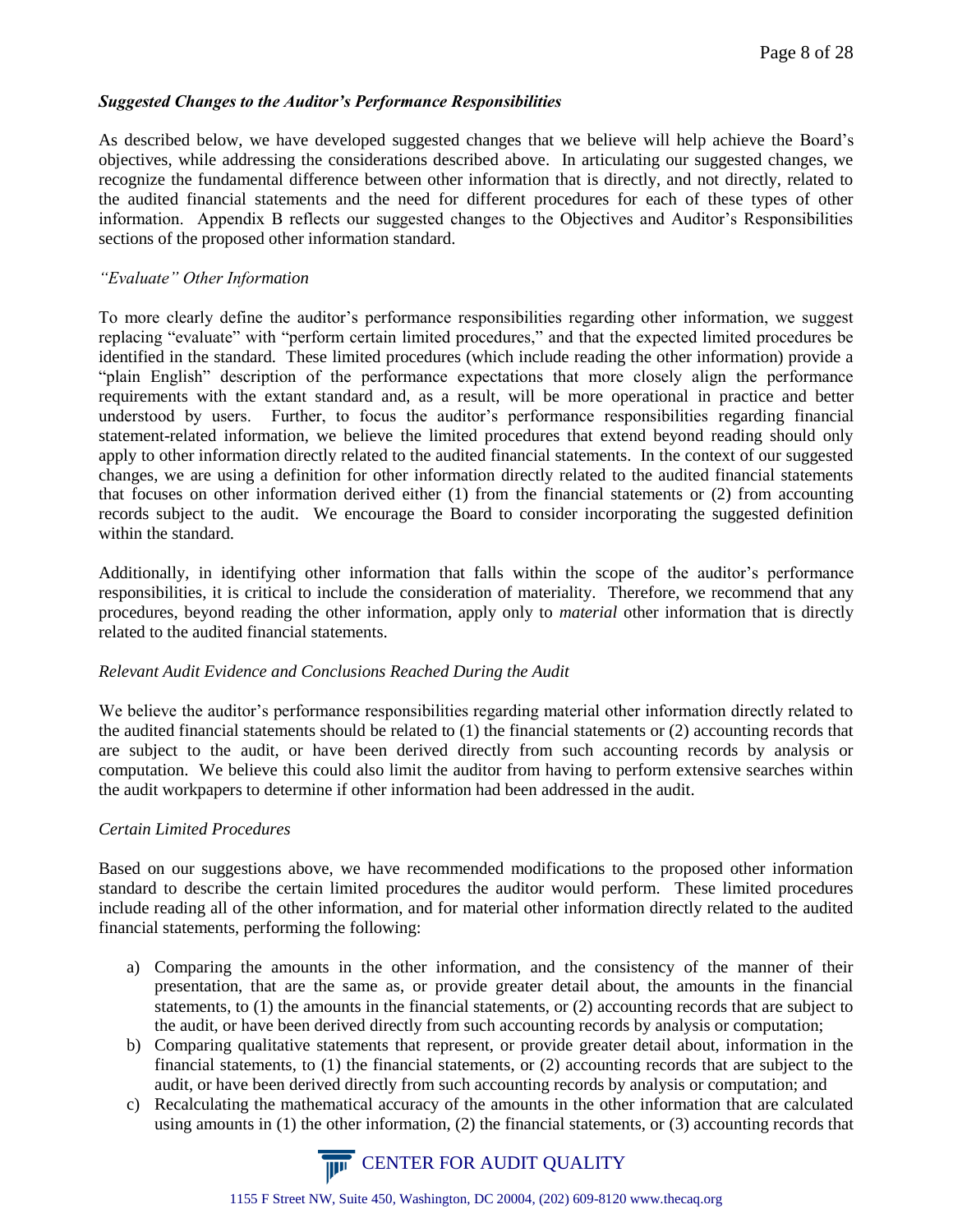are subject to the audit, or have been derived directly from such accounting records by analysis or computation.

### *Other Information Not Directly Related to the Financial Statements*

We believe the auditor's performance responsibilities for other information not directly related to the audited financial statements should be consistent with AU 550, which requires the auditor to read the other information and, if the auditor becomes aware of a potential material misstatement of fact in the other information, to respond appropriately.<sup>19</sup> Further, we believe the auditor's identification of potential material misstatements of fact should be based on knowledge gained in the course of conducting the audit, in order to link the auditor's performance responsibilities to the audited financial statements. Finally, since the auditor performs different procedures depending on whether the other information is directly, or not directly, related to the financial statements, we have separated these procedures within our suggested approach.

## *Suggested Changes to the Auditor's Reporting Responsibilities*

As noted above, we support changes to the auditor's report that provide transparency about the auditor's responsibility with respect to other information. Specifically, we believe the auditor's reporting should describe the auditor's responsibilities to perform certain limited procedures on the other information, and emphasize that these limited procedures do not constitute an audit or review of the other information. The auditor's report should also include:

- a) A statement that in the event the auditor becomes aware, based on the limited procedures performed, that the other information contains a material inconsistency with the audited financial statements, a material misstatement of fact, or both, that has not been appropriately revised, the auditor is required to describe the inconsistency or misstatement, or both, in the auditor's report; and
- b) In situations where the auditor has become aware of a material inconsistency with the audited financial statements, a material misstatement of fact in the other information, or both, that has not been appropriately revised, a description of the material inconsistency, the material misstatement of fact, or both.

We believe that this reporting would clearly communicate the auditor's responsibilities regarding other information, and whether the auditor was aware of an unresolved material inconsistency with the audited financial statements or a material misstatement of fact in the other information, while helping to mitigate certain of the litigation risks discussed in Appendix D. This reporting is illustrated in the context of an unqualified auditor's report in Appendix C, and is addressed by paragraphs 13 and 14 in Appendix B.

## *Other Information Documentation Requirements*

The proposed other information standard does not provide guidance regarding the nature and extent of documentation that would be required with respect to the fulfillment of the auditor's performance responsibilities. The expansion to a "read and evaluate" performance responsibility could expand the auditor's efforts to document the procedures performed, including documenting the source of each qualitative or quantitative statement or number (irrespective of whether it relates to the financial statements). Our recommendations above will assist in focusing the auditor's documentation efforts, by more clearly articulating the auditor's performance requirements, outside reading the other information, to material other information directly related to the audited financial statements. However, to promote consistency in practice, we recommend that the PCAOB provide guidance within the other information standard on how the auditor should document the procedures performed addressing other information.

 $\overline{a}$  $19$  AU 550, paragraph 5.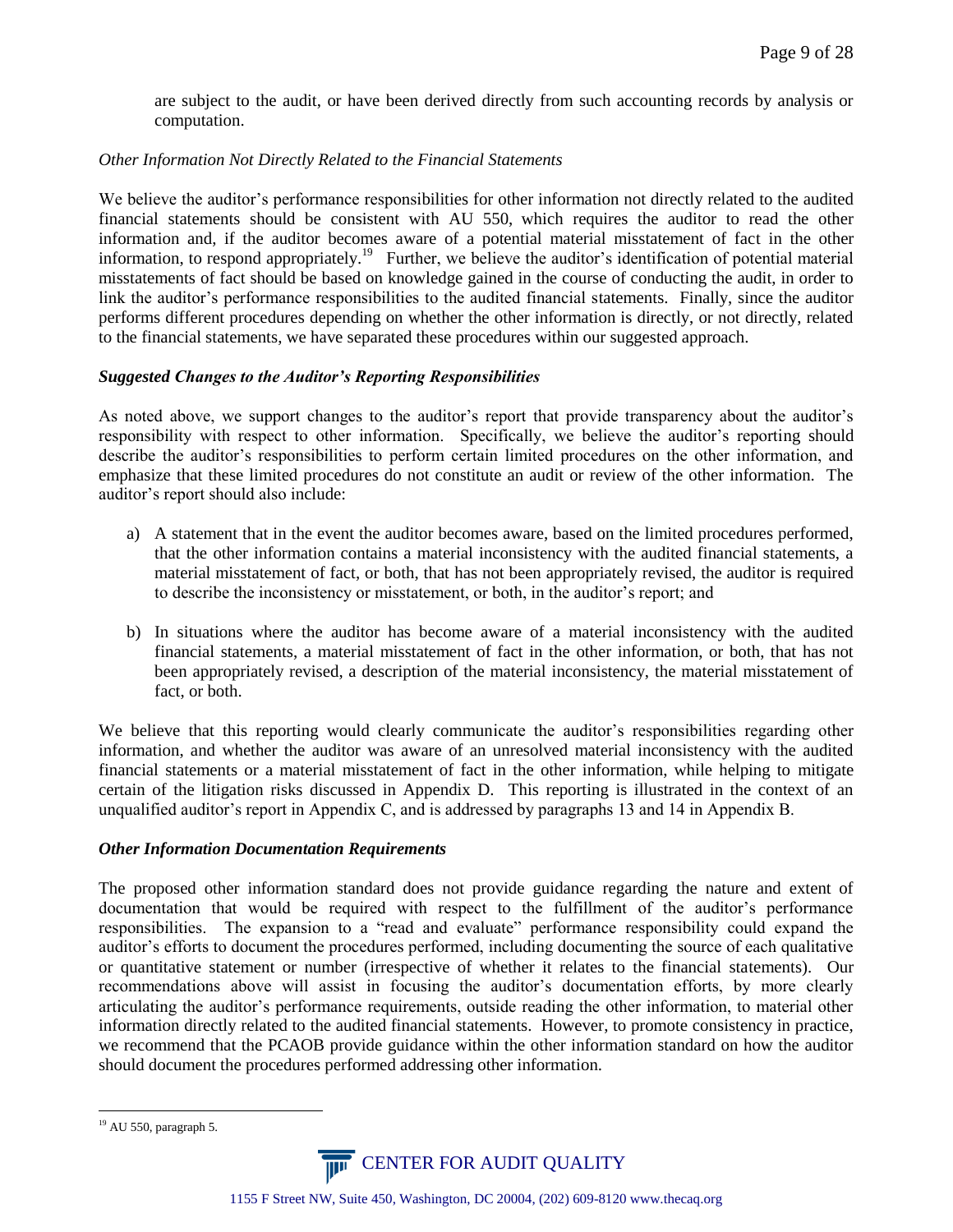### *Scope of Other Information*

The proposed other information standard defines other information broadly as information in the annual report, other than the audited financial statements and the related auditor's report, and includes documents contained in the list of exhibits to<sup>20</sup> – and information incorporated by reference in – the annual report.<sup>21</sup> We believe auditors would benefit from clarification regarding what exhibits would fall within the scope of the auditor's performance responsibilities. For instance, certain exhibits (e.g., plan(s) of acquisition or material contracts) may have been subject to audit procedures due to their relevance to the audit of the financial statements, and it may not be appropriate to subject these exhibits to the procedures within the proposed other information standard.

Further, the proposed other information standard would require the auditor to evaluate other information included in the proxy statement, which may not be filed until 120 days after year end.<sup>22</sup> It is unclear how this requirement can be applied in practice, as this information may not be prepared or available until after the respective Form 10-K is filed, and we do not believe it would be appropriate for the auditor to conclude in the auditor's report on information that is not available at the time the auditor's report is issued. Further, it is unclear from the proposed other information standard what impact the auditor's responsibility to perform certain procedures on this other information would have on the previously filed auditor's report. For example, when the proxy statement is filed subsequent to the Form 10-K, is the auditor required to provide a dual-dated audit opinion to reflect the performance of the required procedures on the other information in the proxy statement, subsequent to the issuance of the initial auditor's report?

We believe that describing the auditor's performance responsibilities in the auditor's report, rather than stating a conclusion, will help mitigate some of the scope matters discussed above. However, if the Board does not agree with the suggested changes, and requires a conclusion in the auditor's report, we believe the final other information standard should either exclude documents that do not exist at the date of the auditor's report (including the proxy statement) or clarify the auditor's reporting responsibilities for this information, including the impact on the previously issued auditor's report.

# <span id="page-9-0"></span>**III. Auditor Tenure**

As noted in the proposal, the PCAOB has not found a correlation between audit quality and auditor tenure.<sup>23</sup> We believe that including auditor tenure in the auditor's report would create the false impression that such a correlation exists and would give undue prominence to this information. Accordingly, we do not believe that auditor tenure should be included in the auditor's report.

However, we do support other ways of making auditor tenure more transparent. For example, as noted in a recent study, a growing number of audit committees of Fortune 100 companies have decided to disclose the tenure of their auditors.<sup>24</sup> The CAQ, in collaboration with several governance organizations, encouraged all audit committees to consider such disclosures in a recent "Call to Action."<sup>25</sup>

Additionally, the PCAOB could require auditors to provide this information on the PCAOB's Form  $2$ ,<sup>26</sup> which would be a more appropriate place for this disclosure than the auditor's report given the lack of nexus between auditor tenure and audit quality.

<sup>&</sup>lt;sup>26</sup> Additional information regarding the PCAOB's rules and requirements for periodic filings by registered public accounting firms, including Form 2, can be found here [\(link\)](http://pcaobus.org/Registration/rasr/Pages/AnnualSpecialReporting.aspx).



<sup>&</sup>lt;sup>20</sup> See the proposal, footnote 15, appendix 6.

<sup>&</sup>lt;sup>21</sup> See the proposed other information standard, "Note" in paragraph 1.

 $^{\rm 22}$  Ibid.

 $23$  See the proposal page A5-16.

<sup>&</sup>lt;sup>24</sup> Audit Committee Reporting to Shareholders, 2013 Proxy Season, EY [\(link\)](http://www.ey.com/Publication/vwLUAssets/Audit_committee_reporting_2013_proxy_season_update/$FILE/Audit_committee_reporting_shareholder_2013_proxy_season_update.pdf).

<sup>&</sup>lt;sup>25</sup> Enhancing the Audit Committee Report: A Call to Action, released by the "Audit Committee Collaboration" consisting of the following organizations: National Association of Corporate Directors; NYSE Governance Services, Corporate Board Member; Tapestry Networks; The Directors' Council; the Association of Audit Committee Members, Inc.; and the CAQ [\(link\)](http://www.auditcommitteecollaboration.org/EnhancingtheAuditCommitteeReport-ACalltoAction.pdf).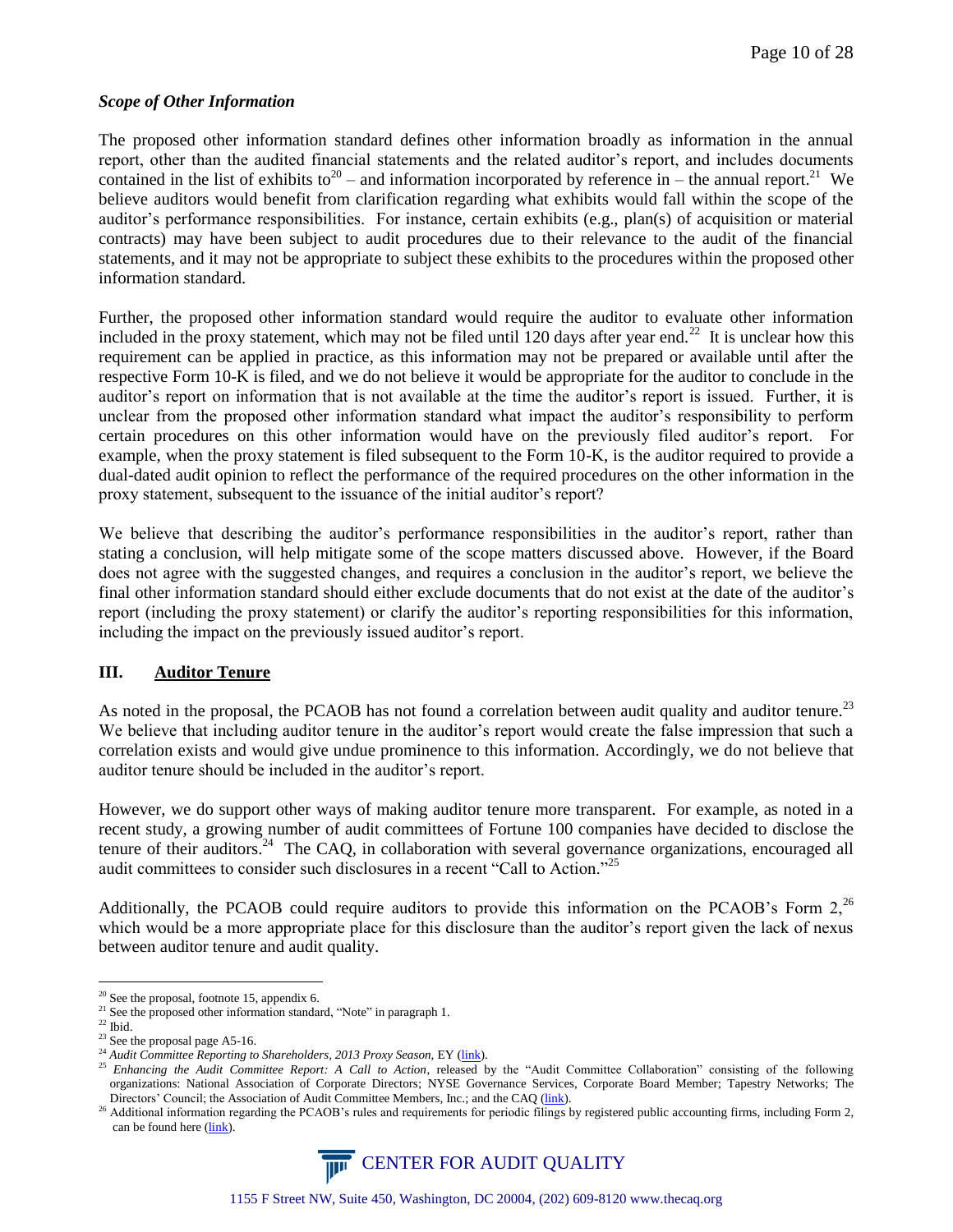# <span id="page-10-0"></span>**IV. Auditor's Unqualified Report and Clarifying Language Changes**

The CAQ joins the Board in recognizing the value of the "pass/fail" opinion in the auditor's report. We also believe that standardized language in the auditor's report represents a significant benefit to financial statement users as it serves to narrow the expectation gap through an enhanced understanding of the auditor's role and responsibilities, the audit process, and responsibilities of others in the financial reporting supply chain. Standardized language also promotes consistency in practice across auditors' reports, because it serves to mitigate potential financial statement user misunderstanding that could occur through the use of inconsistent language.

## *Basic Elements*

We appreciate the Board's consideration of input received on the Concept Release related to clarifying language and we support proposed changes to enhance the wording of the auditor's report in relation to independence and the auditor's responsibilities regarding the notes to the financial statements and material misstatement, whether due to error or fraud. We also support proposed changes to better align the description of the nature of an audit with the Board's risk assessment standards.

We agree with the Board's decision not to require that the basic elements appear in a specific order in the auditor's report, other than the requirement that CAMs follow the opinion and any explanatory paragraphs. We do, however, recommend requiring the use of consistent paragraph captions regarding the basic elements of the auditor's report (e.g., the introduction, the basis of opinion, and the opinion on the financial statements), as such captions will assist financial statement users in better understanding the auditor's report.

We do not, however, support addressing the auditor's report to parties other than shareholders and the board of directors (or an equivalent body). As noted in Appendix D, we believe this would create additional litigation risk and would not improve the communicative value of the auditor's report.

## *Addition of Clarifying Language to the Standard Auditor's Report*

The CAQ suggests that the PCAOB consider incorporating into its final auditor reporting standard five elements of clarifying language that are generally consistent with the IAASB's exposure draft $27$  and with suggestions we provided in our 2011 letters to the PCAOB.<sup>28</sup> We continue to believe that these changes would enhance users' understanding of the auditor's role and responsibilities, the audit process, and the responsibilities of others in the financial reporting supply chain, and would promote consistency of auditor reporting globally. These additional elements take on added importance in the context of the contemplated changes to the auditor's report related to CAMs and other information.

- 1. *Management and Audit Committee Responsibilities -* Provide an expanded discussion covering management and the audit committee's responsibilities for the financial statements.
- 2. *Auditor's Responsibility for the Financial Statements -* Explicitly identify that the auditor is responsible for expressing an opinion on the financial statements "taken as a whole" when referring to those financial statements throughout the auditor's report.
- 3. *Reasonable Assurance* Describe what is meant by the term "reasonable assurance."
- 4. *Professional Judgment and Professional Skepticism -* Highlight the necessity of using professional judgment in assessing audit risk, selecting audit procedures, and considering the issuer's internal control over financial reporting when responding to such risks. State that the auditor is responsible for maintaining professional skepticism throughout the planning and performance of the audit.
- 5. *Audit Evidence -* Refer to "the procedures performed and the audit evidence obtained" as providing the reasonable basis for an audit opinion.

<sup>&</sup>lt;sup>28</sup> See CAQ comment letters to the PCAOB dated September 30, 2011 [\(link\)](http://www.thecaq.org/docs/resources/caq_june28letter_pcaobrulemakingdocketmatterno.pdf?sfvrsn=0) and June 28, 2011 (link).



 $\overline{a}$  $27$  See IAASB ED, illustrative auditor's report on pages 13 through 16.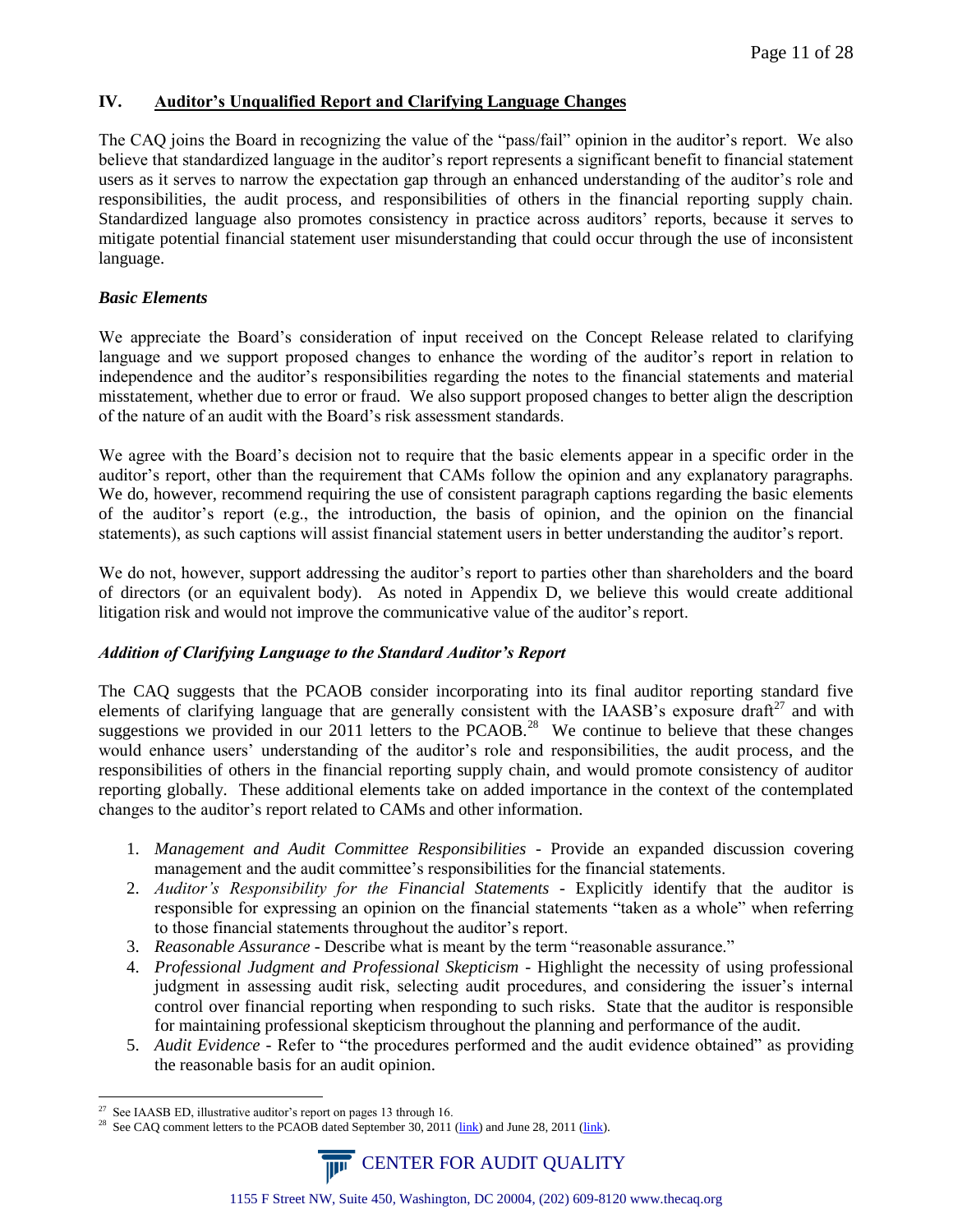Appendix C illustrates these proposed changes in the context of an auditor's unqualified report.

# <span id="page-11-0"></span>**V. Applicability**

### *Critical Audit Matters*

We believe that auditors of brokers and dealers, investments companies, and employee benefit plans (i.e., employee stock purchase, savings, and similar plans) should not be subject to the identification, communication, and documentation of critical audit matters under the proposed auditor reporting standard. Benefit plans and registered investment companies are typically designed for a specified purpose and, as a result, would likely have similar critical audit matters. For example, CAMs for these entities would likely include auditing hard-to-value investments. There are already extensive disclosure requirements regarding the fair value of investments pursuant to Accounting Standards Codification 820, *Fair Value Measurement*. We believe that financial statement users understand that financial instrument fair value issues are important to both the preparation and audit of such financial statements. We question whether the inclusion of CAMs in the audit reports for these entities would add much value.

In addition, as noted in the PCAOB Release, the ownership of brokers and dealers is primarily closely held (per the PCAOB's Office of Research and Analysis, approximately 75% of the brokers and dealers have five or fewer direct owners), and the direct owners are generally part of the entity's management. Accordingly, we believe that requiring the auditors of these entities to communicate critical audit matters would not provide investors or other financial statements users with additional relevant information to justify the incremental cost.

## *Other Information*

In our view, brokers and dealers and employee benefit plans should be excluded from the scope of the proposed other information standard. We believe that the compliance or exemption report required to be filed by brokers and dealers under Exchange Act Rule  $17a-5<sup>29</sup>$  and required to be reported on by auditors under the *Standards for Attestation Engagements Related to Broker and Dealer Compliance or Exemption Reports Required by the U.S. Securities and Exchange Commission*<sup>30</sup> provides users of their financial statements with sufficient information to make any additional reporting by the auditor for such entities under the proposed other information standard unnecessary.

Employee benefit plans that file a Form 11-K with the SEC are also required to file their financial statements and auditor's report with the U.S. Department of Labor, which requires an audit conducted in accordance with U.S. generally accepted auditing standards. Requiring employee benefit plan audits to be subject to the scope of the proposed other information standard could create the potential for two very different auditor's reports to be issued for the same plan. Moreover, employee benefit plans that file a Form 11-K contain a limited amount of other information, which is not the predominant source of information used by plan participants to make investment decisions.

## *Emerging Growth Companies*

We believe that both the proposed auditor reporting standard and the proposed other information standard should be applicable to emerging growth companies (EGCs). As we have noted previously, $31$  certain financial reporting risks can be more prevalent with EGCs than other public companies because of the size, nature, and complexity of their business model, capital structure, business processes and controls, and regulatory environment.

<sup>&</sup>lt;sup>31</sup> See the CAQ's "*Related Parties*" comment letter dated July 3, 2013 [\(link\)](http://www.thecaq.org/docs/comment-letters/caqcommentletter-relatedpartiesandsignificantunusualtransactions.pdf?sfvrsn=0).



<sup>&</sup>lt;sup>29</sup> SEC Release No. 34-70073, Final Rule, Broker-Dealer Reports ( $\frac{link}{lnk}$ ).

<sup>&</sup>lt;sup>30</sup> PCAOB Release 2013-007 [\(link\)](http://pcaobus.org/Rules/Rulemaking/Docket035/PCAOB_Release_2013_007.pdf).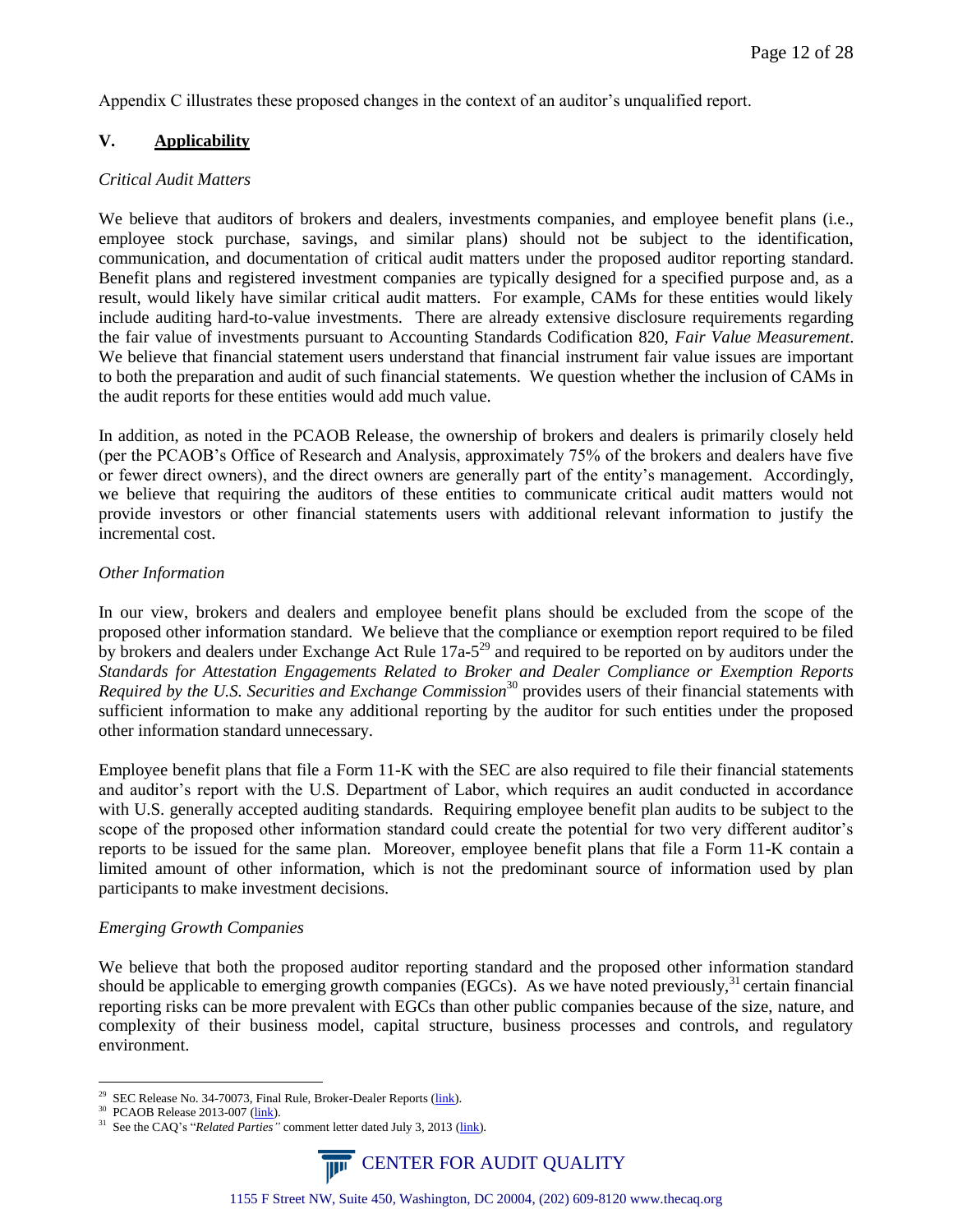# **VI. Cost-Benefit Considerations**

While there are clear benefits to the Board's proposal, there will be added costs and implementation challenges associated with a project of this magnitude. We have offered suggested changes to the proposal that we believe will retain or increase the benefits expected to be realized by the proposal, while helping to reduce the associated costs.

# *Critical Audit Matters*

Our approach streamlines the auditor's process for determining CAMs and related documentation requirements by leveraging the auditor's required communications with the audit committee under AS 16. A key benefit of our approach is that it is designed around how audits are currently conducted, how matters are communicated to the audit committee, and how matters are documented in the audit workpapers, which will reduce the incremental effort and costs associated with application of the final auditor reporting standard.

As anticipated by the Board, $3^2$  we believe that auditor reporting of CAMs will result in additional effort by the auditor, as well as by those who prepare and review a company's financial statements (e.g., management and the audit committee). Much of this work will occur at the end of the audit, when remaining issues are being resolved and final reviews are occurring. We anticipate that our field-testing effort will provide some insights into what effect this might have on the audit, but we also encourage the Board to conduct a robust analysis of the costs and benefits of the proposed auditor reporting standard that addresses the potential effect on key stakeholders including companies, audit committees, and investors.

# *Other Information*

As discussed above, the proposed other information standard requires the auditor to evaluate other information based on relevant audit evidence obtained and conclusions reached during the audit. The proposed other information standard does not differentiate between information that is directly related to the financial statements and information that is not. Without making these distinctions, we believe the proposed other information standard would result in significant incremental effort and cost, particularly as it relates to non-financial information, which would far exceed the benefits. We believe our recommendations build upon the benefits that exist today with a lower impact on costs.

The proposed other information standard would require an auditor to conclude in each auditor's report whether the auditor identified a material inconsistency or a material misstatement of fact in the other information.<sup>33</sup> We believe that auditor reporting solely with respect to unresolved material inconsistencies with the financial statements or material misstatements of fact in the other information, coupled with a clear description of the auditor's responsibilities related to other information, will achieve the desired transparency without an unnecessary increase in litigation risks.

We believe it will be essential for investors and other financial statement users to have an understanding of the effect the proposed other information standard will have on the auditor's current responsibilities related to other information, audit costs, and the company's financial reporting process. Our field-testing effort is expected to help inform this discussion, but we encourage the PCAOB to carefully consider these factors in its analysis of the costs and benefits of the proposed other information standard.

# *Legal Considerations*

The proposal requests comments on the liability risks associated with the proposal, noting in respect of both CAMs and other information that "the auditor would be making new statements in the auditor's report" which

<sup>&</sup>lt;sup>33</sup> See the proposed other information standard paragraph 14.



<sup>&</sup>lt;sup>32</sup> See the proposal page 17.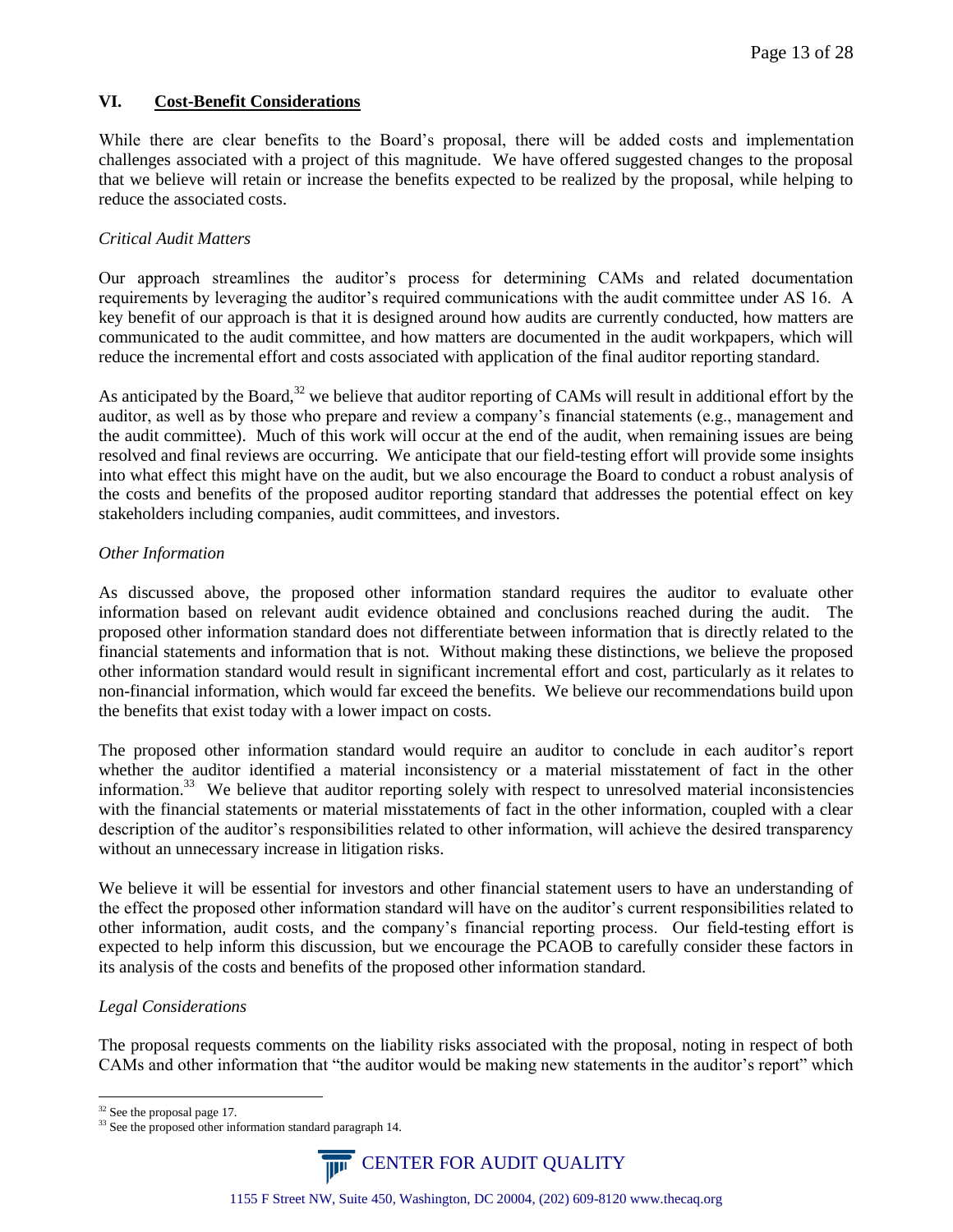could raise potential liability concerns or considerations.<sup>34</sup> The risk of increased liability that accompanies the form of report contemplated by the proposal is real and substantial, as described further in Appendix D. We believe that our proposed changes to the PCAOB's approach would help to mitigate the potentially significant additional liability exposure inherent in the proposal, while at the same time providing more information to financial statement users and resulting in auditing standards that can be applied consistently.

#### \*\*\*\*

We fully support the Board's efforts to enhance the information communicated by the auditor in the auditor's report and we embrace calls for change. We appreciate the opportunity to comment on the proposal and would be pleased to discuss our comments or answer any questions that the PCAOB staff or the Board may have regarding the views expressed in this letter.

Sincerely,

Cyrlliam formelli

Cynthia M. Fornelli Executive Director Center for Audit Quality

cc: PCAOB James R. Doty, Chair Lewis H. Ferguson, Board Member Jeanette M. Franzel, Board Member Jay D. Hanson, Board Member Steven B. Harris, Board Member Martin F. Baumann, Chief Auditor

SEC

Mary Jo White, Chair Luis A. Aguilar, Commissioner Daniel M. Gallagher, Commissioner Michael S. Piwowar, Commissioner Kara M. Stein, Commissioner Paul A. Beswick, Chief Accountant Brian T. Croteau, Deputy Chief Accountant Julie Erhardt, Deputy Chief Accountant Daniel Murdock, Deputy Chief Accountant

#### IAASB

 $\overline{a}$ 

Prof. Arnold Schilder, Chair James Gunn, Technical Director

<sup>&</sup>lt;sup>34</sup> See the proposal pages A5-44 and A6-40.

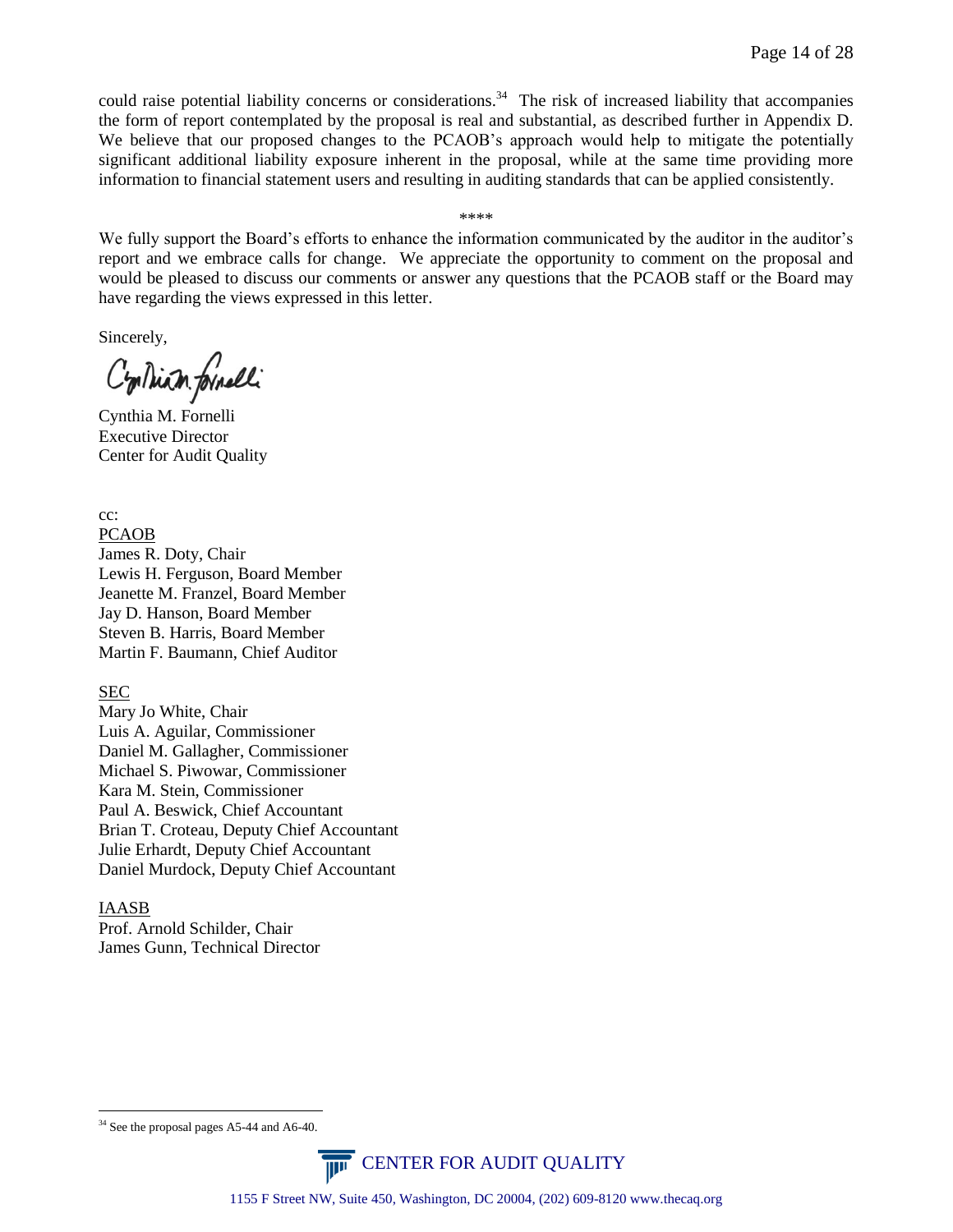# **Appendix A – Illustration of Suggested Changes to the Proposed Auditor Reporting Standard and Examples**

*Note: This appendix reflects our suggested changes to paragraphs 7 through 14 of the proposed auditor reporting standard, and example CAM reporting to illustrate these changes.*

# **Critical Audit Matters**

## *Determination of Critical Audit Matters*

7. The auditor must determine whether there are any critical audit matters in the audit of the current period's financial statements based on the results of the audit or evidence obtained.

Note: It is expected that in most audits, the auditor would determine that there are critical audit matters.

8. As a first step in the determination of critical audit matters (see paragraph 9), the auditor identifies matters that are significant to the audit of the financial statements, and communicated to the audit committee pursuant to Auditing Standard No. 16 ("significant audit matters"). In identifying significant audit matters, the auditor should take into account the following general factors, as well as other factors specific to the audit:

- a. The degree of subjectivity involved in determining or applying audit procedures to address the matter or in evaluating the results of those procedures;
- b. The nature and extent of audit effort required to address the matter;
- c. The nature and amount of available relevant and reliable evidence regarding the matter or the degree of difficulty in obtaining such evidence;
- d. The severity of control deficiencies identified relevant to the matter, if any;<sup>35</sup>
- e. The degree to which the results of audit procedures to address the matter resulted in changes in the auditor's risk assessments, including risks that were not identified previously, or required changes to planned audit procedures, if any;
- f. The nature and significance, quantitatively or qualitatively, of corrected and accumulated uncorrected misstatements related to the matter, if any;
- g. The extent of specialized skill or knowledge needed to apply audit procedures to address the matter or evaluate the results of those procedures, if any; and
- h. The nature of consultations outside the engagement team regarding the matter, if any.

9. Critical audit matters are those significant audit matters that, in the auditor's judgment, a) were material to the financial statements, b) involved the most challenging, subjective, or complex auditor judgments, posed the greatest challenge to the auditor in obtaining sufficient appropriate audit evidence, or posed the greatest challenge to the auditor in forming an opinion on the financial statements, and c) resulted in the most significant interaction (in terms of nature or extent) with the audit committee.

In general, the greater the number of matters thought to represent critical audit matters, the less useful the auditor's communication of such matters may be. If an auditor has initially identified a large number of matters for potential communication in the auditor's report, the auditor may consider reassessing whether each of these matters meets the definition of a critical audit matter.

 $\overline{a}$ <sup>35</sup> Other PCAOB standards provide auditing and reporting requirements related to the company's internal control over financial reporting. See Auditing Standard No. 5, Auditing Standard No. 12, and AU section 325, *Communications About Control Deficiencies in an Audit of Financial Statements.*

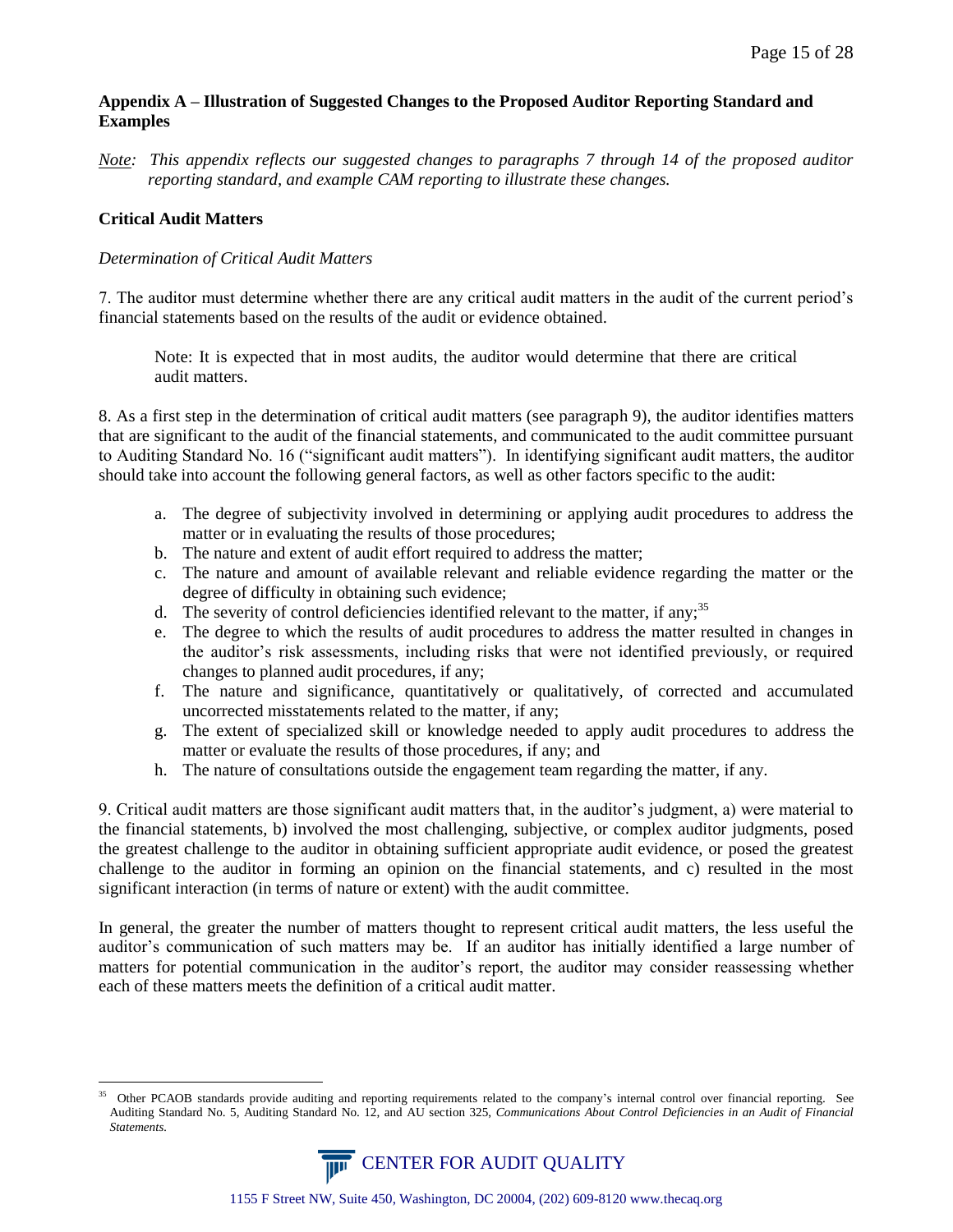### *Communication of Critical Audit Matters*

10. The auditor must communicate in the auditor's report critical audit matters relating to the audit of the current period's financial statements or state that the auditor determined that there are no critical audit matters.

Note: When the current period financial statements are presented on a comparative basis with those of one or more prior periods, the auditor should consider communicating critical audit matters relating to the prior periods when (1) the prior period's financial statements are made public for the first time, such as in an initial public offering, or (2) issuing an auditor's report on the prior period's financial statements because the previously issued auditor's report could no longer be relied upon.

11. For each critical audit matter to be communicated in the auditor's report, the auditor must:

- a. Identify the critical audit matter;
- b. Describe the principal consideration(s) that led the auditor to conclude that the matter was a critical audit matter and, if the auditor considers it necessary as part of the explanation, include a brief description of its effect on the audit; and
- c. Refer to the relevant financial statement accounts and disclosures that relate to the critical audit matter, when applicable.

Each description should be succinct, objective, and fact-based. Language that could be viewed as disclaiming or qualifying the auditor's opinion on the financial statements due to the existence of a critical audit matter is not appropriate and must not be used. Additionally, the audit opinion must not convey that the auditor is providing a separate opinion or conclusion on critical audit matters.

In describing the principal consideration(s) that led the auditor to conclude that the matter was a critical audit matter, the auditor should avoid providing information about the company's financial statements and other financial information or its system of internal control over financial reporting that is the responsibility of the company's management to consider for disclosure unless, in the auditor's judgment, such information is necessary to the auditor's description and providing such information is not prohibited by law or regulation. In such circumstances, the auditor can encourage management to make relevant disclosures rather than the auditor being the source of such information.

## *Language Preceding Critical Audit Matters in the Auditor's Report*

12. The following language, including the section title "Critical Audit Matters," should precede critical audit matters communicated in the auditor's report:

# *Critical Audit Matters*

The standards of the PCAOB require that we communicate in our report critical audit matters relating to the audit of the current period's financial statements or state that we determined that there are no critical audit matters. Critical audit matters are matters that, in our judgment, a) were material to the financial statements, b) involved our most challenging, subjective, or complex judgments, posed the greatest challenge to us in obtaining sufficient appropriate audit evidence, or posed the greatest challenge to us in forming an opinion on the financial statements, and c) resulted in the most significant interaction (in terms of nature or extent) with the audit committee. Our audit included performing procedures designed to address the risks of material misstatement associated with the matter(s) described below. Such procedures were designed in the context of our audit of the financial statements, taken as a whole, and do not provide a separate opinion on individual accounts or disclosures. The

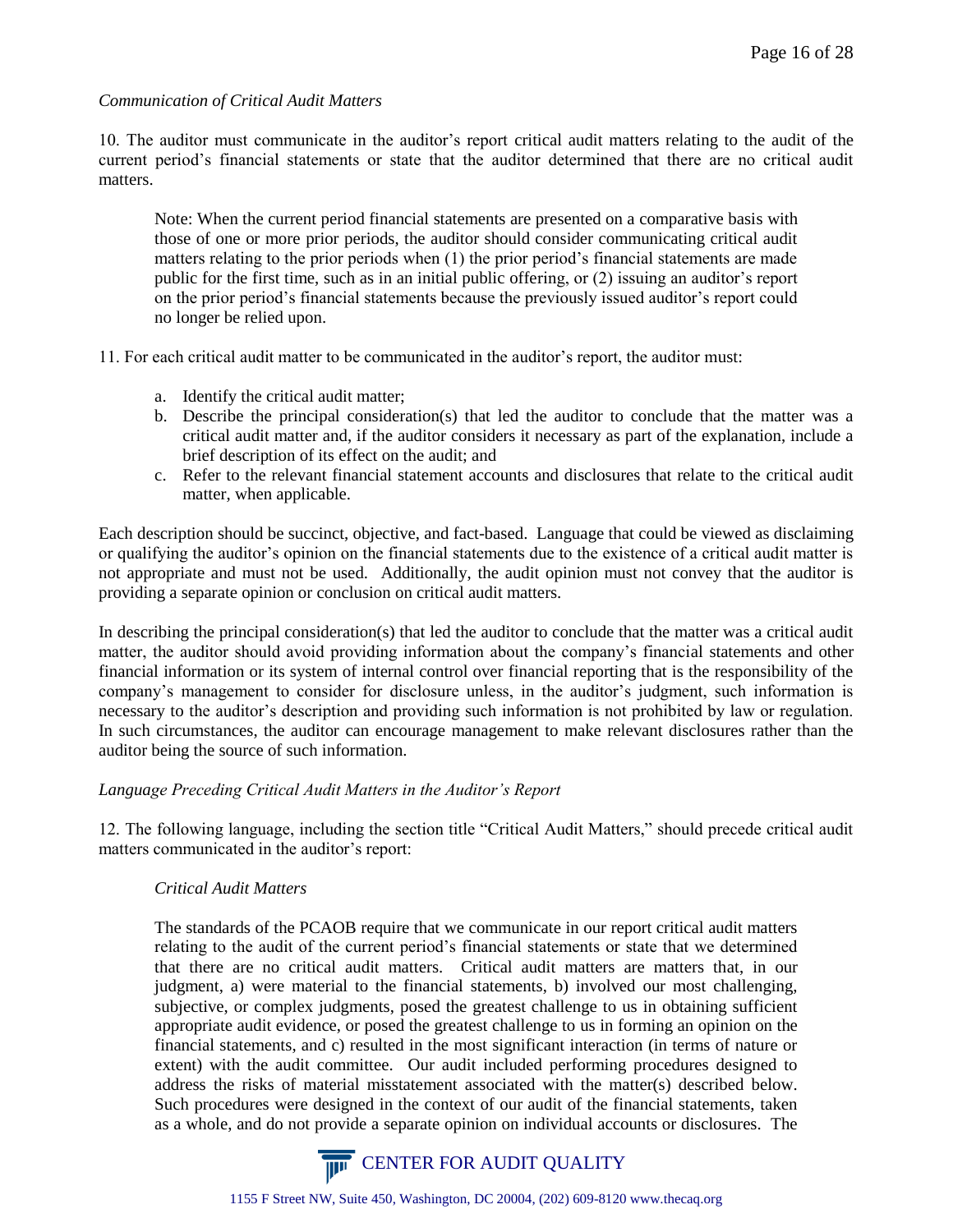communication below is not intended to identify all matters we considered to be significant to our audit. Other matters, that we determined were not critical audit matters, were discussed with the audit committee during the course of our audit.

Note: If the auditor communicates critical audit matters for prior periods, the language preceding the critical audit matters should be modified to indicate the periods to which the critical audit matters relate.

13. In situations in which the auditor determines that there are no critical audit matters, the auditor should include the following language, including the section title "Critical Audit Matters," in the auditor's report:

### *Critical Audit Matters*

The standards of the PCAOB require that we communicate in our report critical audit matters relating to the audit of the current period's financial statements or state that we determined that there are no critical audit matters. Critical audit matters are matters that, in our judgment, a) were material to the financial statements, b) involved our most challenging, subjective, or complex judgments, posed the greatest challenge to us in obtaining sufficient appropriate audit evidence, or posed the greatest challenge to us in forming an opinion on the financial statements, and c) resulted in the most significant interaction (in terms of nature or extent) with the audit committee. We determined that there are no critical audit matters. Other matters, that we determined were not critical audit matters, were discussed with the audit committee during the course of our audit.

### *Documentation of Critical Audit Matters*

14. In accordance with Auditing Standard No. 3, the auditor must document the determination of critical audit matters. Auditing Standard No. 3 requires audit documentation to be prepared in such detail to provide a clear understanding of its purpose, source, and the conclusions reached. To provide sufficient detail for a clear understanding of the conclusions reached regarding the determination of critical audit matters, the audit documentation must contain sufficient information to enable an experienced auditor, having no previous connection with the engagement, to understand the basis for the auditor's:

- a. Identification of matters communicated to the audit committee that were significant audit matters; and
- b. Determination of which significant audit matters were critical audit matters.

## **Illustrative Examples of CAM Reporting**

The revised CAM examples below are based on the same facts provided by the PCAOB on pages A5-65 through A5-78 of the proposal. The reporting in these revised examples is consistent with the approach suggested above. In this regard, we believe the suggested communication is fulsome and informative. The circumstances in each example may not lend themselves to an auditor determining to provide a further description of the CAM's effect on the audit. However, we offer, in the bracketed text, what such further disclosure might look like. Such illustrations may be helpful in developing language for situations where an auditor's discussion of a CAM's effect on the audit might, in the auditor's judgment, be more relevant. As we review the results of the field-testing effort, we will consider developing one or more additional example CAMs to better illustrate when the auditor might describe the CAM's effect on the audit in accordance with paragraph 11(b) above.

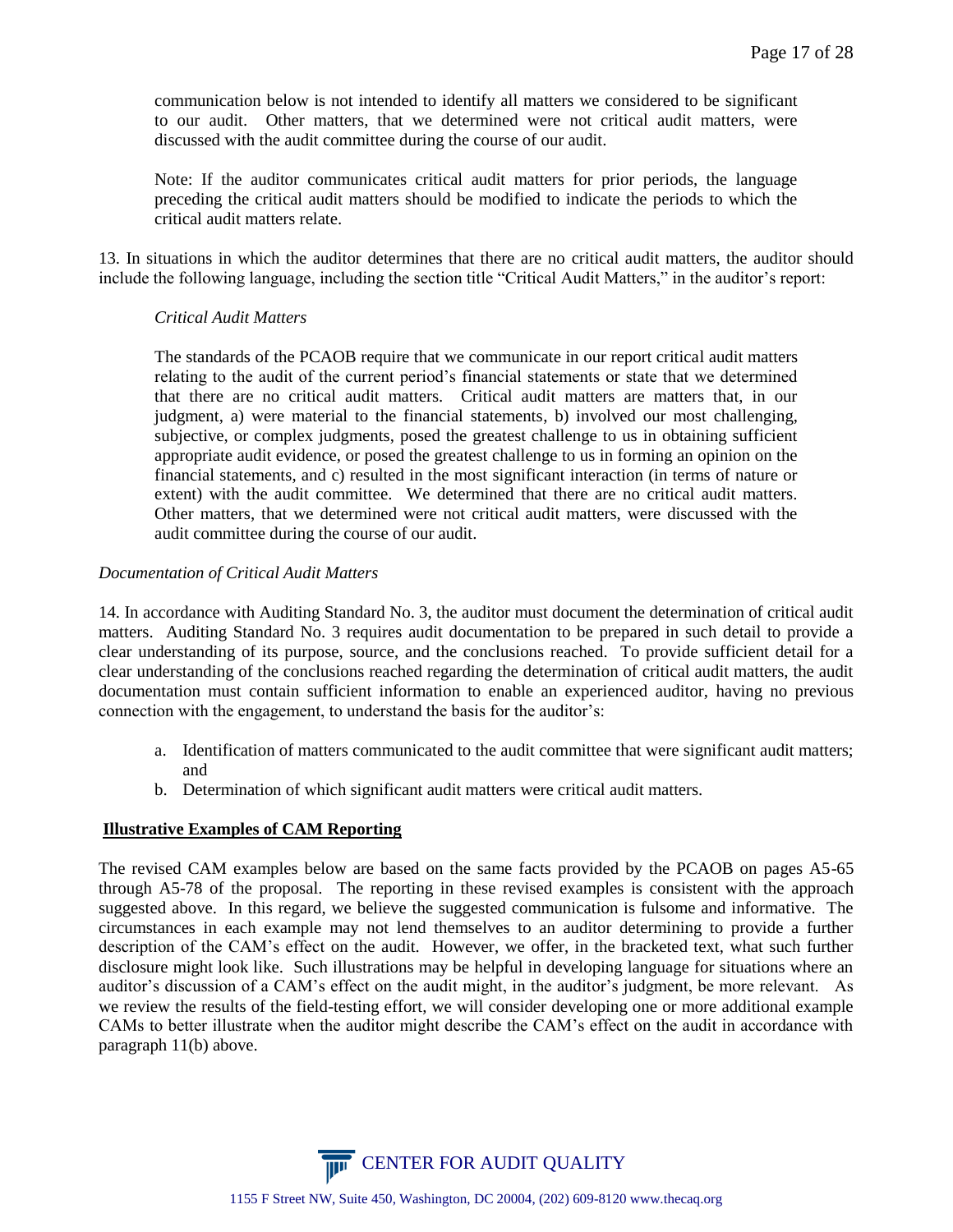As required by paragraph 12 above, the text directly below would precede the critical audit matters communicated in the auditor's report:

The standards of the PCAOB require that we communicate in our report critical audit matters relating to the audit of the current period's financial statements or state that we determined that there are no critical audit matters. Critical audit matters are matters that, in our judgment, a) were material to the financial statements, b) involved our most challenging, subjective, or complex judgments, posed the greatest challenge to us in obtaining sufficient appropriate audit evidence, or posed the greatest challenge to us in forming an opinion on the financial statements, and c) resulted in the most significant interaction (in terms of nature or extent) with the audit committee. Our audit included performing procedures designed to address the risks of material misstatement associated with the matter(s) described below. Such procedures were designed in the context of our audit of the financial statements, taken as a whole, and do not provide a separate opinion on individual accounts or disclosures. The communication below is not intended to identify all matters we considered to be significant to our audit. Other matters, that we determined were not critical audit matters, were discussed with the audit committee during the course of our audit.

### **Example 1 — Allowance for Sales Returns**

The Company developed a new on-line sales channel, which could have a significantly different return experience than sales through its more established retail stores. In addition, the Company simultaneously lengthened its return policy and developed new models with different assumptions to reflect these changes in its estimate of the allowance for sales returns, which is a key element in determining revenue.

We determined that our evaluation of the Company's allowance for sales returns was a critical audit matter in the audit of the Company's financial statements as of and for the fiscal year ended January 31, 2013. This was due to the changes in the Company's distribution channel and sales return policy and the Company's lack of historical experience with the new on-line sales channel, which resulted in a high degree of measurement uncertainty in estimating the allowance for sales returns. The Company's accounting policy for sales returns is discussed in Note 1 to the financial statements.

[Our audit involved challenging and subjective judgments in evaluating whether the Company had a sufficient basis to make a reasonable estimate of sales returns. We designed and performed procedures to test management's assumptions and the data underlying the Company's estimate of future sales returns related to the new on-line sales channel. Our procedures included, among others, assessing the reasonableness of management's judgments regarding the effect of changes in the Company's return policies and practices, as well as the changes in economic and buying trends that affect customer behavior.

## **Example 2 — Valuation Allowance for Deferred Tax Assets**

The Company recorded a deferred tax asset balance of \$XXX million related to federal net operating loss carryforwards, as of June 30, 2013. In recognizing its deferred tax asset balance, the Company concluded that no valuation allowance was required. The Company exercised significant judgment in evaluating the realizability of its deferred tax assets, which included consideration of the losses in recent periods and an unexpected cost increase in a critical product component in 2013. The Company's analysis also considered other evidence, such as the expected timing of reversals of existing temporary differences, forecasts of future taxable income, and tax planning strategies.

We determined that our assessment of the Company's evaluation of the realizability of its deferred tax asset balance was a critical audit matter in the audit of the Company's financial statements as of and for the year ended June 30, 2013. This was due to the complexity and subjectivity involved in management's judgments regarding the reasonableness of the weight given to the positive and negative evidence, including the data underlying management's forecasts of its future taxable income. The Company's accounting policy and its evaluation of the realizability of deferred tax assets are discussed in Notes 2 and 12 to the financial

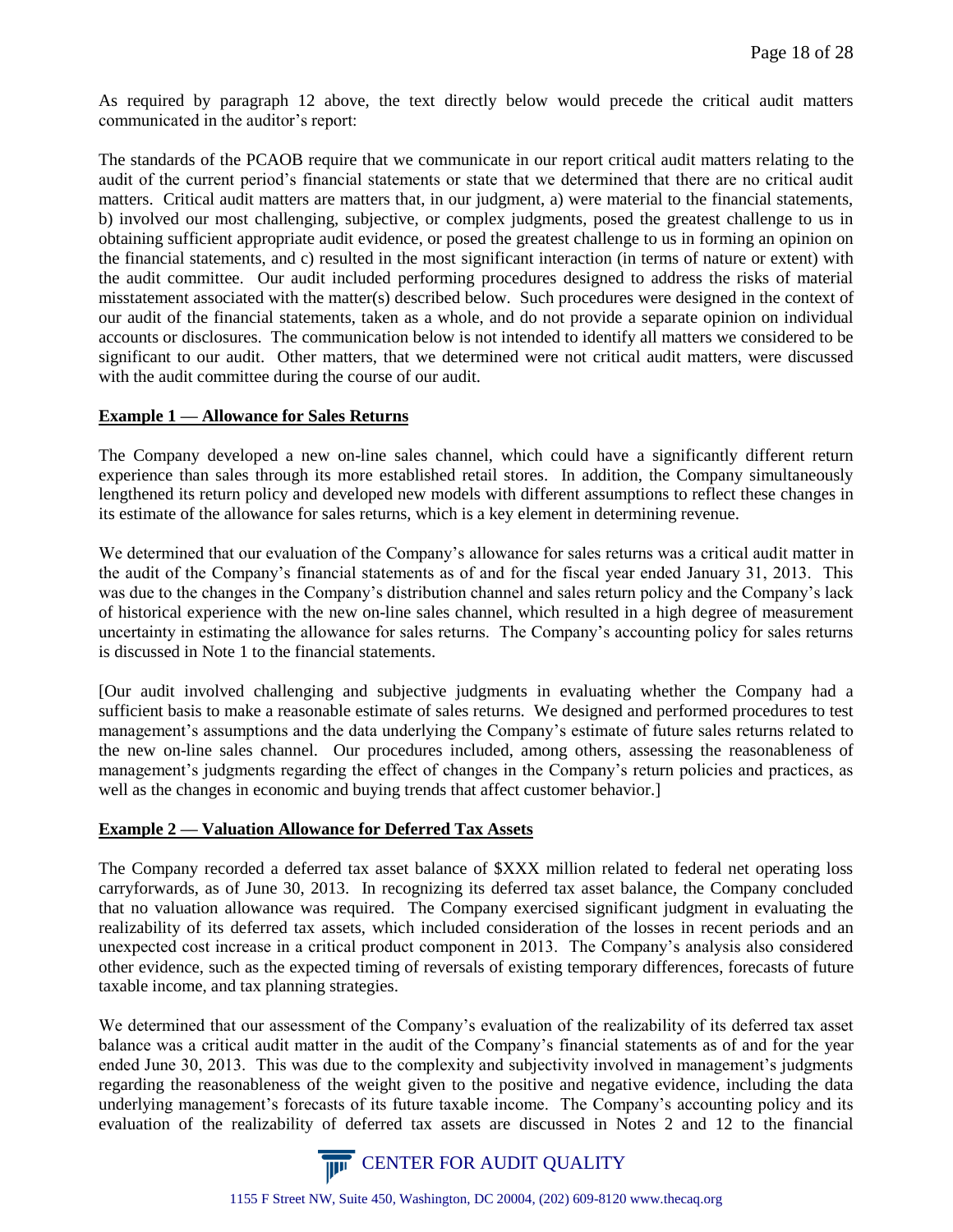statements.

[Our audit involved challenging management's estimate of the realizability of its deferred tax assets, including procedures to evaluate the reasonableness of the Company's forecasts of future taxable income. This included evaluating the sensitivity of the Company's forecasts based on the general economic environment, the Company's industry and competitive conditions, and the length of time associated with the Company's forecasts. This also included an evaluation of the timing and potential impact of product enhancements and new product introductions, the effect of eliminating certain product lines, and the expectation regarding the level of product recall and relocation costs.]

# **Example 3 — Fair Value of Fixed Maturity Securities Held as Investments That are Not Actively Traded**

Approximately 35% of the Company's investment portfolio is comprised of private label mortgage-backed securities and collateralized loan obligations. The process to determine the fair value of these investments primarily utilizes in-house valuation models, discounted cash flow methodologies, or other techniques that utilize inputs that cannot be derived from, or corroborated by, currently observable data, including credit spreads that reflect specific credit-related issues.

We determined that the valuation of the Company's private label mortgage-backed securities and collateralized loan obligations was a critical audit matter in the audit of the Company's financial statements as of and for the year ended December 31, 2012. This was because of the high degree of estimation uncertainty due to the lack of observable inputs used in determining the fair value of these investments. The Company's disclosures related to the nature and fair value of these securities and the methods the Company used to determine those fair values are in Note 6 to the financial statements.

[Our audit involved evaluating the reasonableness of the Company's valuation methodologies and whether they were consistently applied. We performed tests of the Company's fair value determination by (a) testing management's significant assumptions, the Company's valuation model, and the underlying data, (b) developing independent fair value estimates for corroborative purposes, and (c) considering subsequent events and transactions.]

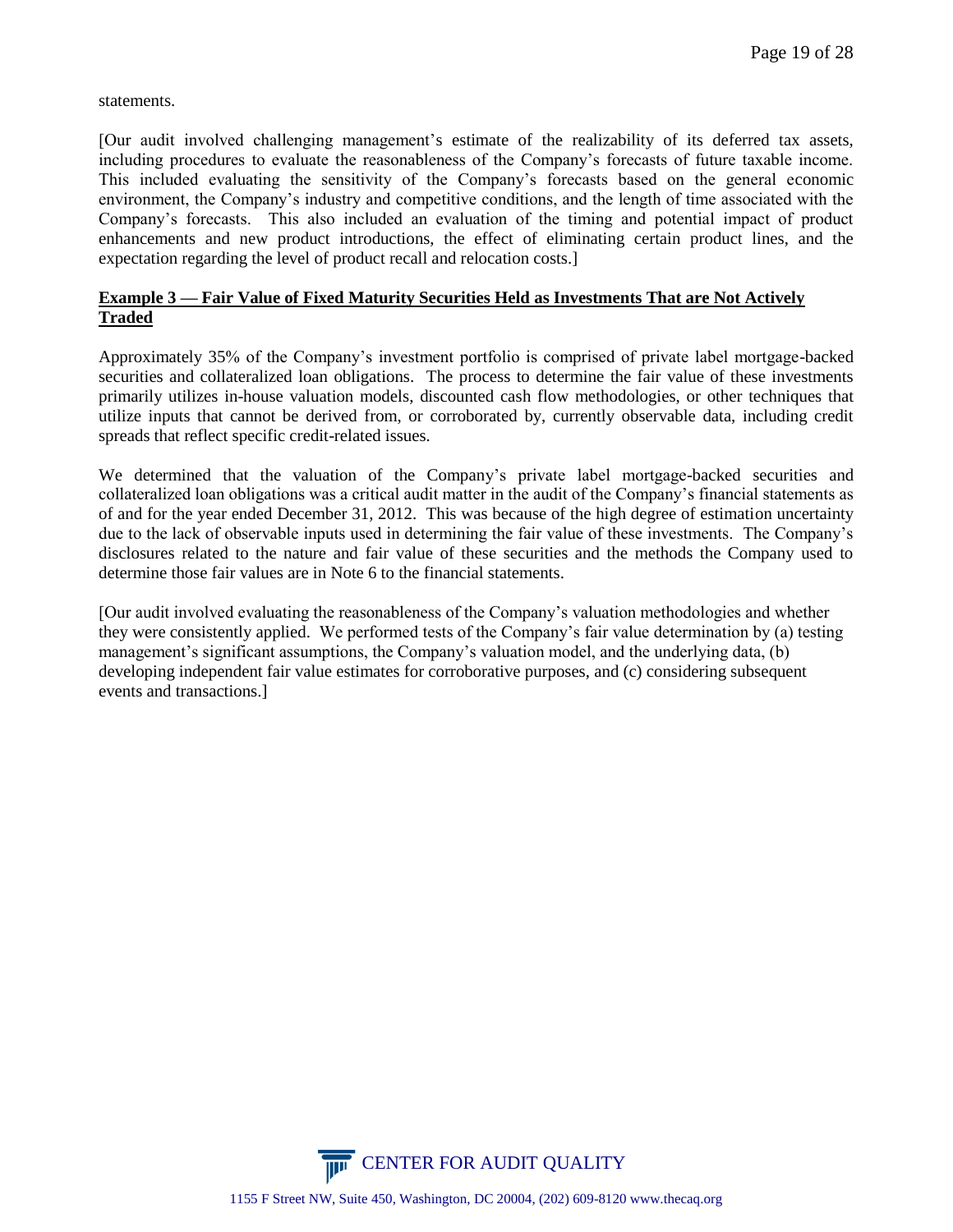## **Appendix B – Illustration of Suggested Changes to the Proposed Other Information Standard**

*Note: This appendix reflects our suggested changes to the Objectives, Auditor's Responsibilities, and Reporting in the Auditor's Report sections of the proposed other information standard.*

## **Objectives**

- 2. The objectives of the auditor are:
	- a. To perform certain limited procedures on other information, and determine whether he or she is aware of (1) a material inconsistency between amounts or information, or the manner of their presentation, and the audited financial statements ("material inconsistency with the audited financial statements"); (2) a material misstatement of fact in the other information; or (3) both, and if so, to respond appropriately; and
	- b. When issuing an auditor's report, to communicate in the auditor's report:
		- i. The auditor's responsibilities to perform certain limited procedures on other information;
		- ii. In the event the auditor becomes aware, based on the limited procedures performed, that the other information contains a material inconsistency with the audited financial statements, a material misstatement of fact, or both, that has not been appropriately revised, the auditor is required to describe the inconsistency or misstatement in the auditor's report; and
		- iii. That the auditor has not audited or reviewed the other information.

### **Auditor's Responsibilities**

3. The auditor should read the other information, and with respect to material other information directly related to the audited financial statements, perform the following additional procedures:

- a. Compare the amounts in the other information, and the consistency of the manner of their presentation, that are the same as, or provide greater detail about, the amounts in the financial statements, to (1) the amounts in the financial statements, or (2) accounting records that are subject to the audit, or have been derived directly from such accounting records by analysis or computation;
- b. Compare qualitative statements that represent, or provide greater detail about, information in the financial statements (e.g., critical accounting estimates, or the description of off-balance sheet arrangements), to (1) the financial statements, or (2) accounting records that are subject to the audit, or have been derived directly from such accounting records by analysis or computation;
- c. Recalculate the mathematical accuracy of the amounts in the other information that are calculated using amounts in (1) the other information, (2) the financial statements, or (3) accounting records that are subject to the audit, or have been derived directly from such accounting records by analysis or computation.

Note: For example, the auditor would recalculate the amounts when the formula is described in the annual report, the formula is generally understood, or the recalculation can be performed without referring to a formula. Amounts, such as totals or percentages, that are calculated using simple mathematical operations, such as addition or division, ordinarily can be recalculated without referring to a formula. If the auditor needs to refer to a formula for the recalculation of an amount, such as for return on capital employed, the auditor would be required to recalculate the amount only when the formula is provided, or described in the annual report. However, the auditor would not be required to evaluate the appropriateness or sufficiency of the formula used in the calculation.

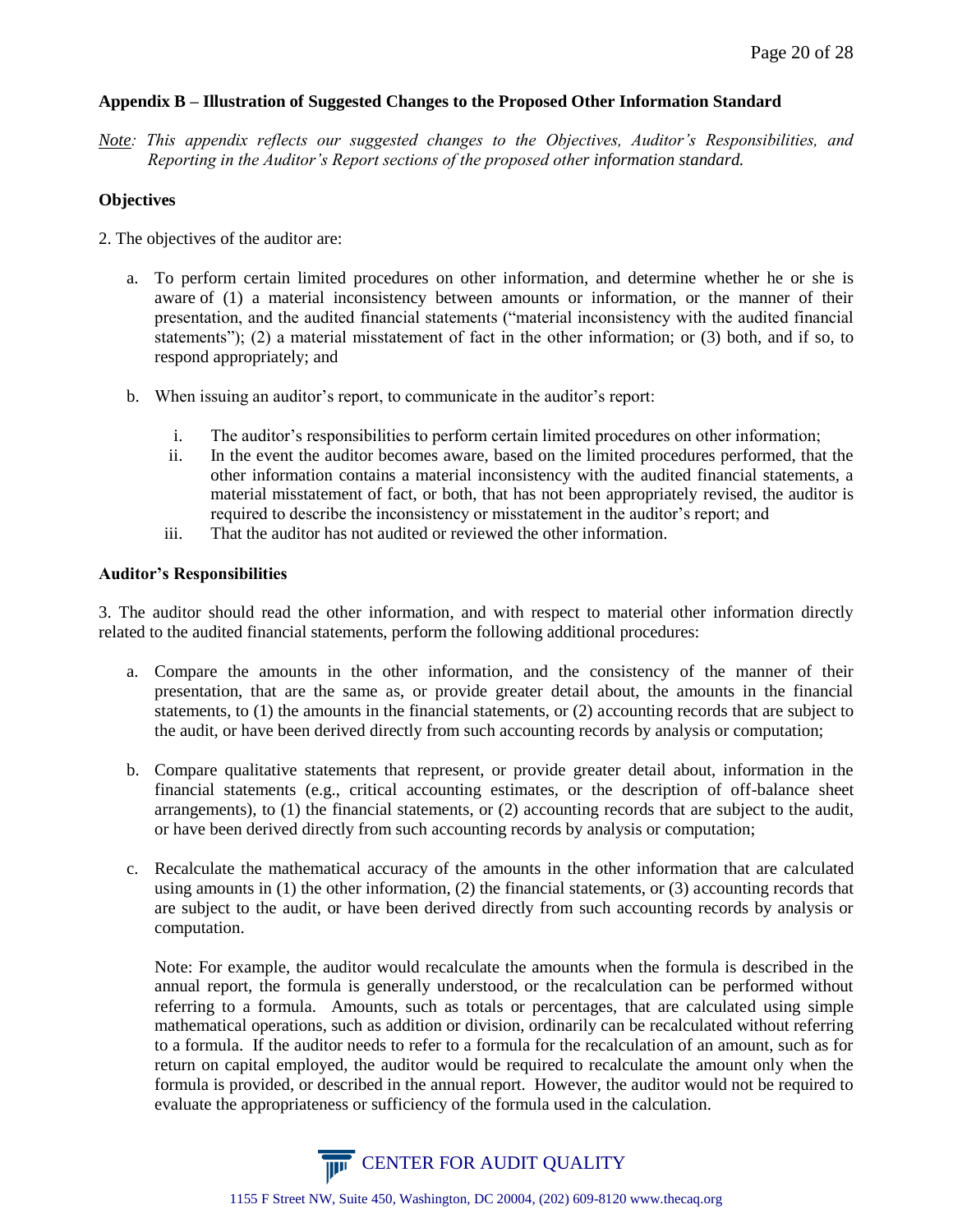4. In reading other information not directly related to the audited financial statements, if, based on knowledge gained in the course of conducting the audit, the auditor becomes aware of a potential material misstatement of fact in the other information, the auditor should perform the procedures in paragraph  $5^{36}$ 

5. If, based on the procedures performed in paragraphs 3 and 4, the auditor becomes aware of a potential material inconsistency with the audited financial statements, a potential material misstatement of fact in the other information, or both, the auditor should discuss the matter with management. The auditor also should perform additional procedures, as necessary, to determine whether there is a material inconsistency with the audited financial statements, a material misstatement of fact in the other information, or both.

## **Reporting in the Auditor's Report**

13. When issuing an auditor's report, the auditor must include, in a separate section of the auditor's report titled "The Auditor's Responsibilities Regarding Other Information," the following:

- a. A statement that, in order to issue an audit report under the standards of the Public Company Accounting Oversight Board ("PCAOB"), the auditor is required to perform certain limited procedures on other information and determine whether he or she is aware of a material inconsistency with the audited financial statements, a material misstatement of fact in the other information, or both, that has not been appropriately revised;
- b. Identification of the annual report that contains the other information, and the audited financial statements and the auditor's report, by referring to the SEC Exchange Act form type and the period end date of the financial statements;
- c. A statement that the limited procedures included reading the other information, and with respect to material other information directly related to the audited financial statements, comparing the other information to (1) the financial statements or (2) accounting records that are subject to the audit or have been derived directly from such accounting records by analysis or computation, and, where applicable, recalculating the mathematical accuracy of the other information;
- d. A statement that these limited procedures do not constitute an audit or review of the other information;
- e. A statement that in the event the auditor becomes aware, based on the limited procedures performed, that the other information contains a material inconsistency with the audited financial statements, a material misstatement of fact, or both, that has not been appropriately revised, the auditor is required to describe the inconsistency or misstatement, or both, in the auditor's report; and
- f. In situations where the auditor has become aware of a material inconsistency with the audited financial statements, a material misstatement of fact in the other information, or both, that has not been appropriately revised, the auditor should provide a description of the material inconsistency, the material misstatement of fact, or both.

14. The following is an example of "The Auditor's Responsibilities Regarding Other Information" section of the auditor's report:

a. Illustrative language for paragraphs 13.a.– e.:

# *The Auditor's Responsibilities Regarding Other Information*

In order to issue an audit report on the Company's financial statements, in accordance with the standards of the PCAOB, we are required to perform certain limited procedures on other information, included in the annual report on [SEC Exchange Act form type] filed with the SEC that contains both the [period end date] financial statements and our audit report on those financial statements, and determine whether we are aware of a material inconsistency

 $\overline{a}$  $36$  This represents paragraph  $4(c)$  of the proposed other information standard, incorporated into a separate paragraph.

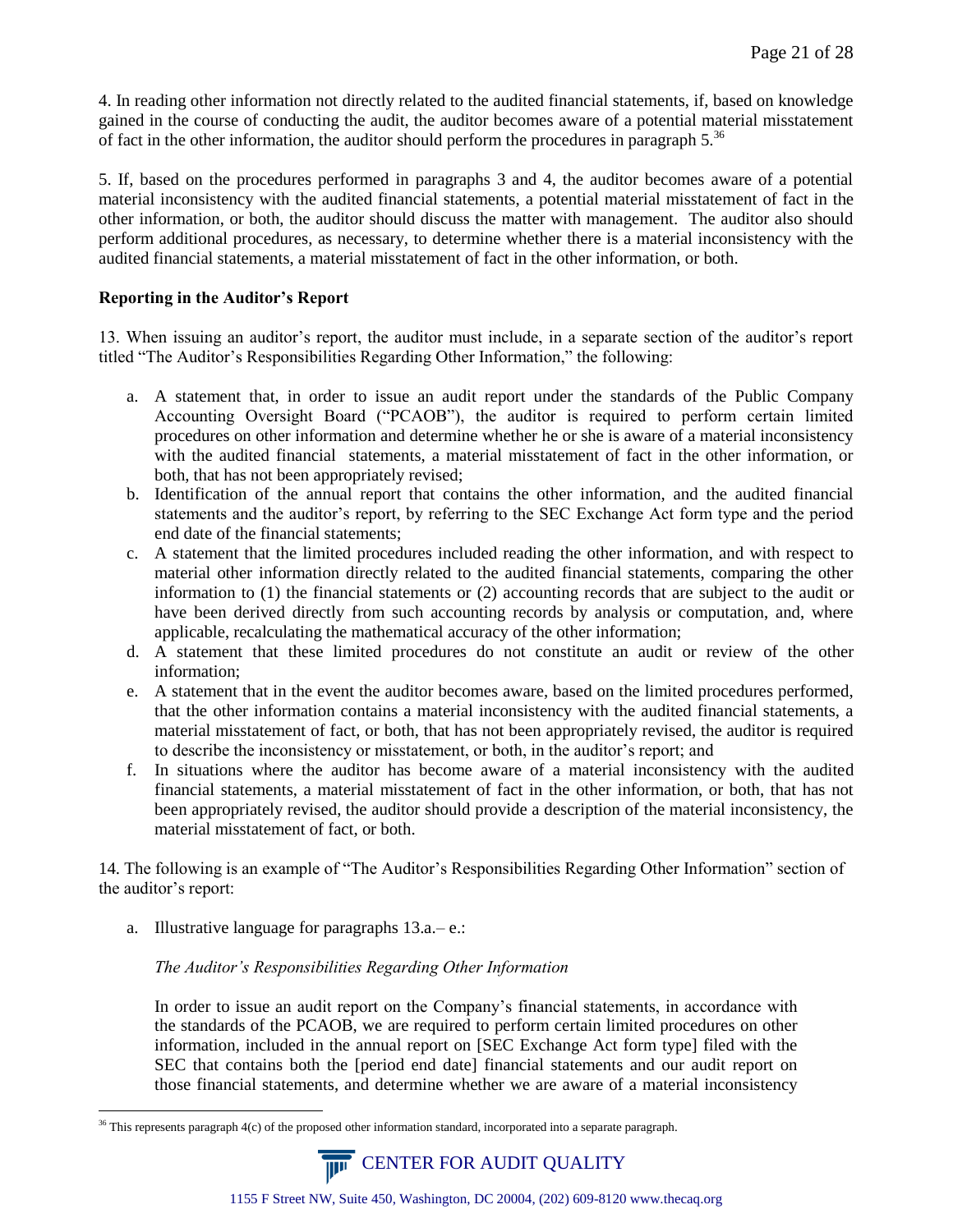with the audited financial statements, a material misstatement of fact in the other information, or both. These limited procedures do not constitute an audit or review of the other information. Such procedures include reading the other information and, with respect to the material other information directly related to the audited financial statements, comparing it to (a) the financial statements or (b) accounting records that are subject to the audit or have been derived directly from such accounting records by analysis or computation, and, where applicable, recalculating the mathematical accuracy of the other information. In the event we become aware, based on the limited procedures performed, that the other information contains a material inconsistency with the audited financial statements, a material misstatement of fact, or both, that has not been appropriately revised, we are required to describe the inconsistency, misstatement, or both, in our audit report.

b. Illustrative language for paragraph 13.f. when the auditor has become aware of a material inconsistency with the audited financial statements, a material misstatement of fact in the other information, or both, that has not been appropriately revised:

Based on performing certain limited procedures, we became aware of [a material inconsistency with the audited financial statements, a material misstatement of fact in the other information, or both] that has not been appropriately revised. [Describe the material inconsistency with the audited financial statements, the material misstatement of fact in the other information, or both.]

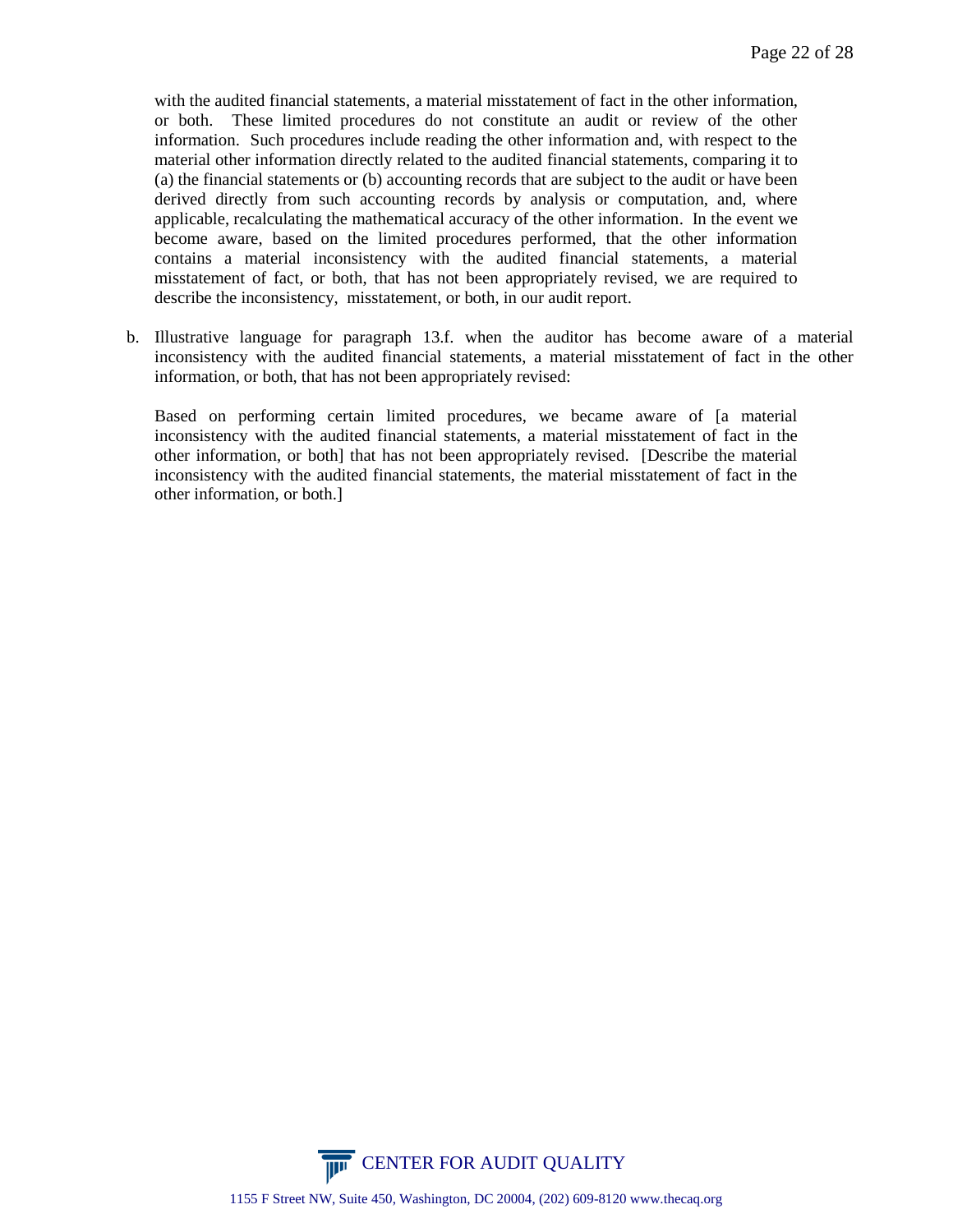# **Appendix C – Illustration of an Unqualified Auditor's Report**

*Note: This appendix illustrates our suggested changes to the Illustrative Auditor's Unqualified Report on pages A1-15 and A1-16 of the proposed auditor reporting standard. Suggested additions are underlined; suggested deletions are struck through.*

# **Report of Independent Registered Public Accounting Firm**

To the shareholders and board of directors of X Company

### **Introduction**

We have audited the accompanying balance sheets of X Company (the "Company") as of December 31, 20X2 and 20X1, the related statements of operations, stockholders' equity, and cash flows for each of the thr ee years in the period ended December 31, 20X2, and the related notes (collectively referred to as the "financial statements"). These financial statements are the responsibility of the Company's management.

We are a public accounting firm registered with the Public Company Accounting Oversight Board ("PCAOB") (United States) and are required to be independent with respect to the Company in accordance with the United States federal securities laws and the applicable rules and regulations of the Securities and Exchange Commission ("SEC") and the PCAOB. We or our predecessor firms have served as the Company's auditor since [year].

# Management and Audit Committee Responsibilities for the Financial Statements

Management is responsible for the preparation and fair presentation of these financial statements in accordance with [applicable financial reporting framework], and for establishing and maintaining adequate internal control over financial reporting to enable the preparation of financial statements that are free of material misstatement, whether due to error or fraud.

The audit committee oversees the Company's financial reporting process and its internal control over financial reporting, areas for which management has the primary responsibility. Additionally, the audit committee is directly responsible for our appointment and compensation, and the oversight of our work (including resolution of any disagreements with management regarding financial reporting) for the purpose of preparing or issuing an audit report or related work.

## Basis of Opinion

Our responsibility is to express an opinion on the Company's financial statements, taken as a whole, based on our audits. We conducted our audits in accordance with the standards of the PCAOB. Those standards require that we plan and perform the audit to obtain reasonable assurance about whether the financial statements are free of material misstatement, whether due to error or fraud. In this context, reasonable assurance, although representing a high level of assurance, is not absolute and consequently an audit conducted in accordance with PCAOB standards may not always detect a material misstatement.

Our audits included performing procedures to assess the risks of material misstatement of the financial statements, whether due to error or fraud, and performing procedures that respond to those risks. Such procedures include examining, on a test basis, appropriate evidence regarding the amounts and disclosures in the financial statements. In the course of completing our audits, the audit evidence we obtain is often

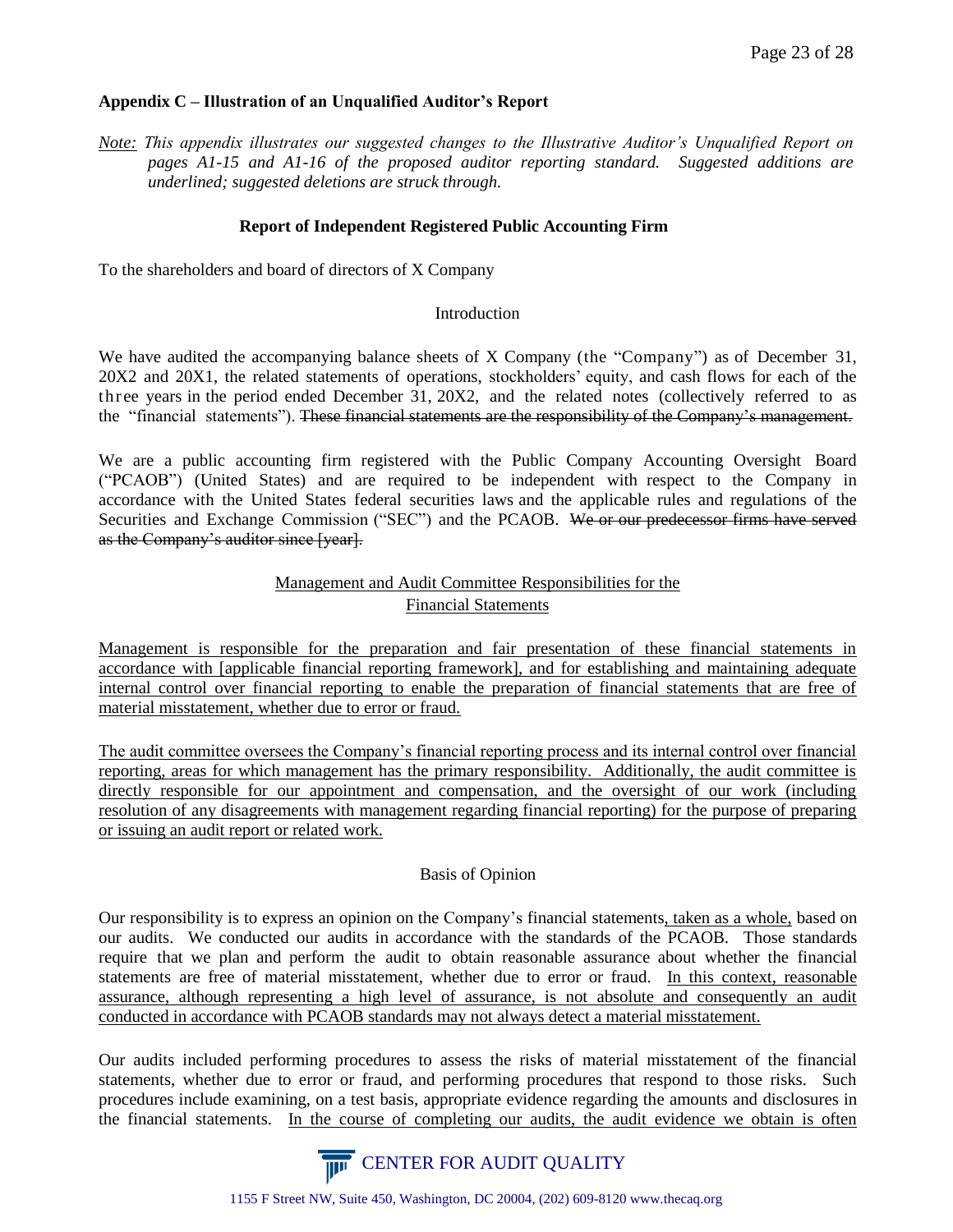persuasive rather than conclusive. The procedures selected for performance depend on our judgment, including our assessment of the risks of material misstatement of the financial statements, whether due to error or fraud. In making those risk assessments, we consider internal controls relevant to the Company's preparation and fair presentation of the financial statements in conformity with [applicable financial reporting framework] in order to design audit procedures that we believe are appropriate in the circumstances. Our audits also included evaluating the accounting principles used and significant estimates made by management, as well as evaluating the overall presentation of the financial statements. We maintain professional skepticism throughout the planning and performance of the audit. We believe that the procedures performed and the audit evidence obtained provide our audits provide a reasonable basis for our opinion.

## Opinion on the Financial Statements

In our opinion, the financial statements, taken as a whole, referred to above present fairly, in all material respects, the financial position of the Company as of December 31, 20X2 and 20X1, and the results of its operations and its cash flows for each of the three years in the period ended December 31, 20X2, in conformity with [applicable financial reporting framework].

## Critical Audit Matters

The standards of the PCAOB require that we communicate in our report critical audit matters relating to the audit of the current period's financial statements or state that we determined that there are no critical audit matters. Critical audit matters are those matters addressed during the audit that, in our judgment, a) were material to the financial statements,  $(1)$ b involved our most difficult challenging, subjective, or complex judgments<sub>s</sub>; (2) posed the most difficulty greatest challenge to us in obtaining sufficient appropriate evidence,; or  $(3)$ -posed the most difficulty greatest challenge to us in forming our an opinion on the financial statements, and c) resulted in the most significant interaction (in terms of nature or extent) with the audit committee. The critical audit matters communicated below do not alter in any way our opinion on the financial statements, taken as a whole. Our audit included performing procedures designed to address the risks of material misstatement associated with the matter(s) described below. Such procedures were designed in the context of our audit of the financial statements, taken as a whole, and do not provide a separate opinion on individual accounts or disclosures. The communication below is not intended to identify all matters we considered to be significant to our audit. Other matters, that we determined were not critical audit matters, were discussed with the audit committee during the course of our audit.

## [*Include critical audit matters*]

## The Auditor's Responsibilities Regarding Other Information

In order to issue an audit report on the Company's financial statements in accordance with the standards of the PCAOB, we evaluated whether the are required to perform certain limited procedures on other information, included in the annual report on [*SEC Exchange Act form type*] filed with the SEC that contains both the December 31, 20X2 financial statements and our audit report on those financial statements, contains a and determine whether we are aware of a material inconsistency with the audited financial statements, a material misstatement of fact in the other information, or both. Our evaluation was based on relevant audit evidence obtained and conclusions reached during the audit. We did not audit the other information and do not express an opinion on the other information. Based on our evaluation, we have not identified a material inconsistency or a material misstatement of fact in the other information. These limited procedures do not constitute an audit or review of the other information. Such procedures include reading the other information and, with respect to the material other information directly related to the audited financial statements, comparing it to (a) the financial statements or (b) accounting records that are subject to the audit or have been derived directly from such accounting records by analysis or computation,

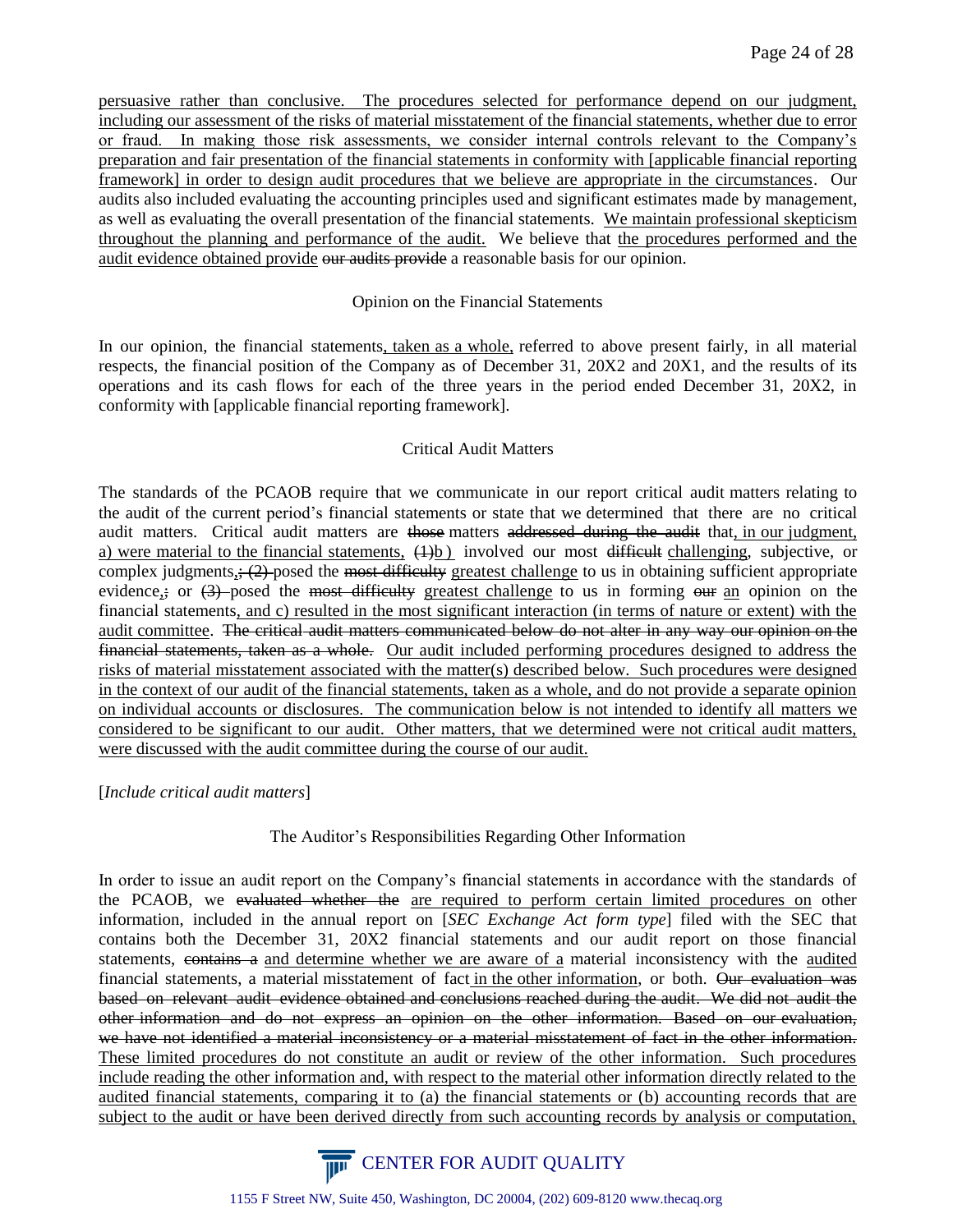and, where applicable, recalculating the mathematical accuracy of the other information. In the event we become aware, based on the limited procedures performed, that the other information contains a material inconsistency with the audited financial statements, a material misstatement of fact, or both, that has not been appropriately revised, we are required to describe the inconsistency, misstatement, or both, in our audit report.

[*Signature*] [*City and State or Country*] [*Date*]

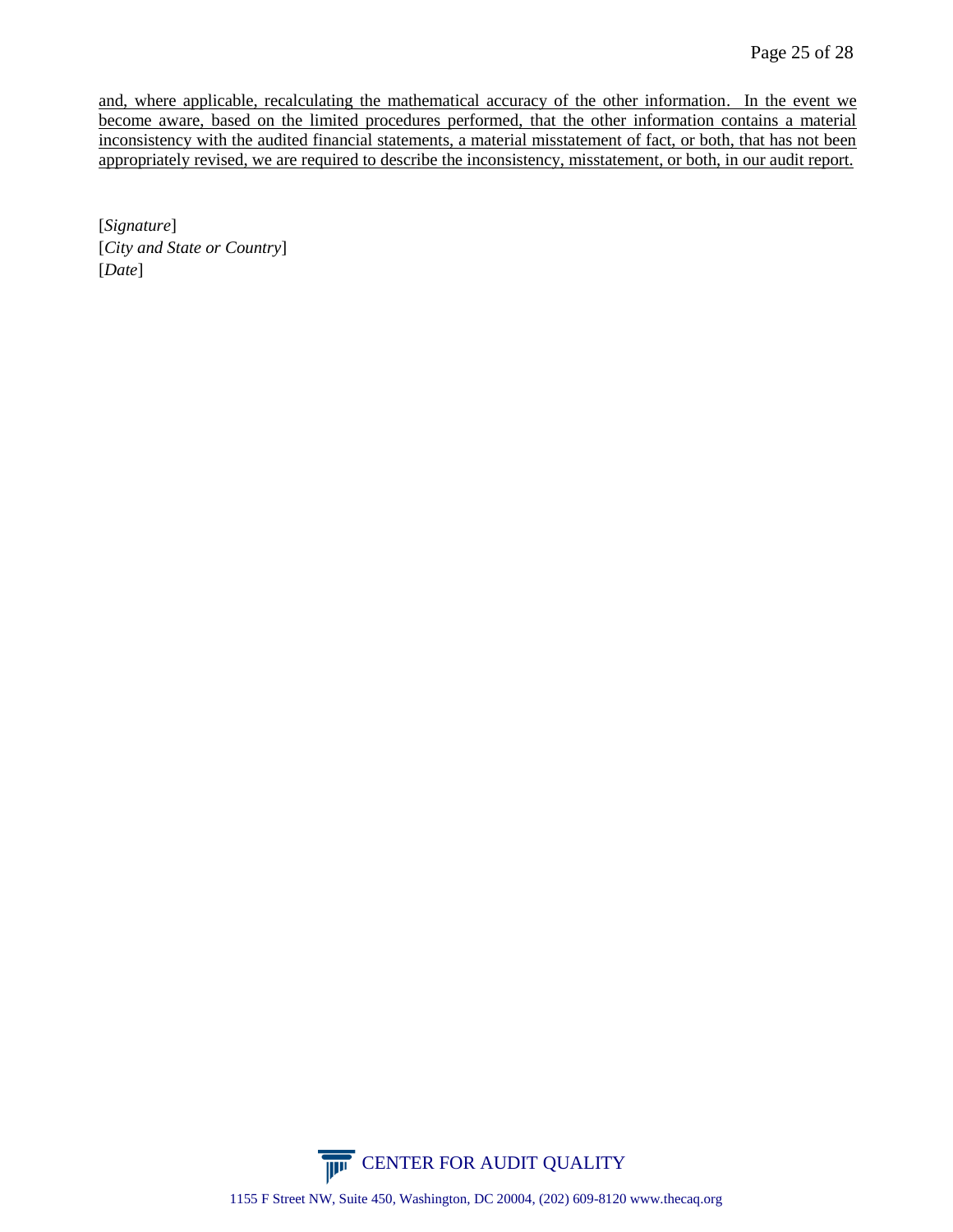### **Appendix D – Legal Considerations**

# *Note: This appendix presents our response to the questions in the proposal regarding the liability risks associated with the proposed standards.*

The proposal notes in respect of both CAMs and other information that "the auditor would be making new statements in the auditor's report" which could raise potential liability concerns or considerations.<sup>37</sup> The risk of increased liability that accompanies the form of report contemplated by the proposal is real and substantial. As discussed below, any expansion of the auditor's report is almost certain to lead to additional liability exposure for the independent auditor. The proposal creates more statements that would be directly attributable to the auditor and which a financial statement user – for example, a shareholder that suffers a loss following a decline in an issuer's stock price – could claim were materially misleading or omitted required information. Accordingly, these changes are likely to lead to an increase in the number of cases being filed against issuers and their auditors generally, and an increase in the number of claims that may be asserted in any individual case.

Although it is not possible to quantify the magnitude of the incremental risk, we do believe it will be significant. We believe that our suggested changes would help to mitigate (at least, to some extent) the potentially significant additional liability exposure inherent in the PCAOB's proposal, while at the same time providing more information to financial statement users and resulting in auditing standards that can be applied consistently.

### *Critical Audit Matters*

A requirement to identify and report on CAMs would increase an auditor's liability risk under both federal and state law. A user that suffers a loss in connection with his or her investment in an issuer's securities may claim that the auditor should bear some responsibility because the investor relied on statements made by the auditor about CAMs. Such a claim would most likely suggest that the auditor either (i) materially misstated a CAM or (ii) failed to include a CAM in the auditor's report. There is a risk that whatever the auditor says will be challenged after the fact – as communicating too little, or too much, or characterizing the information in the wrong way.

The liability risk presented by including a description of CAMs in the auditor's report is exacerbated by the scope of matters that would be considered in the auditor's determination of CAMs. The factors that may make an audit matter "critical" are broadly defined, and many judgments made during the course of an audit would touch on one or more of those factors. This lack of clarity will add further uncertainty to how a lawsuit will unfold, which will increase litigation costs by making early resolution difficult. The proposed requirement that auditors document matters that appear to be CAMs but are not, further adds to those risks. Our suggested changes to the proposed auditor reporting standard attempt to mitigate these risks by providing greater clarity regarding the auditor's process for determining CAMs.

This risk increases to the extent the proposed auditor reporting standard introduces novel concepts to the regulatory landscape. The concept of materiality currently underlies the liability regime under the federal securities laws, and is defined in respect of the "total mix" of information available to investors. The proposed auditor reporting standard introduces an additional concept: matters that were critical to the audit, but which (as is clear from the examples set out in the proposal) may not be "material" as that term is applied under the securities laws.<sup>38</sup> The changes we suggest attempt to mitigate this risk by incorporating the concept

<sup>&</sup>lt;sup>38</sup> By way of example, the auditor in example 3 identifies a control deficiency, but not one significant enough to be a material weakness, or presumably require an adverse opinion under PCAOB Auditing Standard No. 5, *An Audit of Internal Control Over Financial Reporting That Is Integrated with An Audit of Financial Statements*, so it does not separately require disclosure.



<sup>&</sup>lt;sup>37</sup> See the proposal pages A5-44 and A6-40.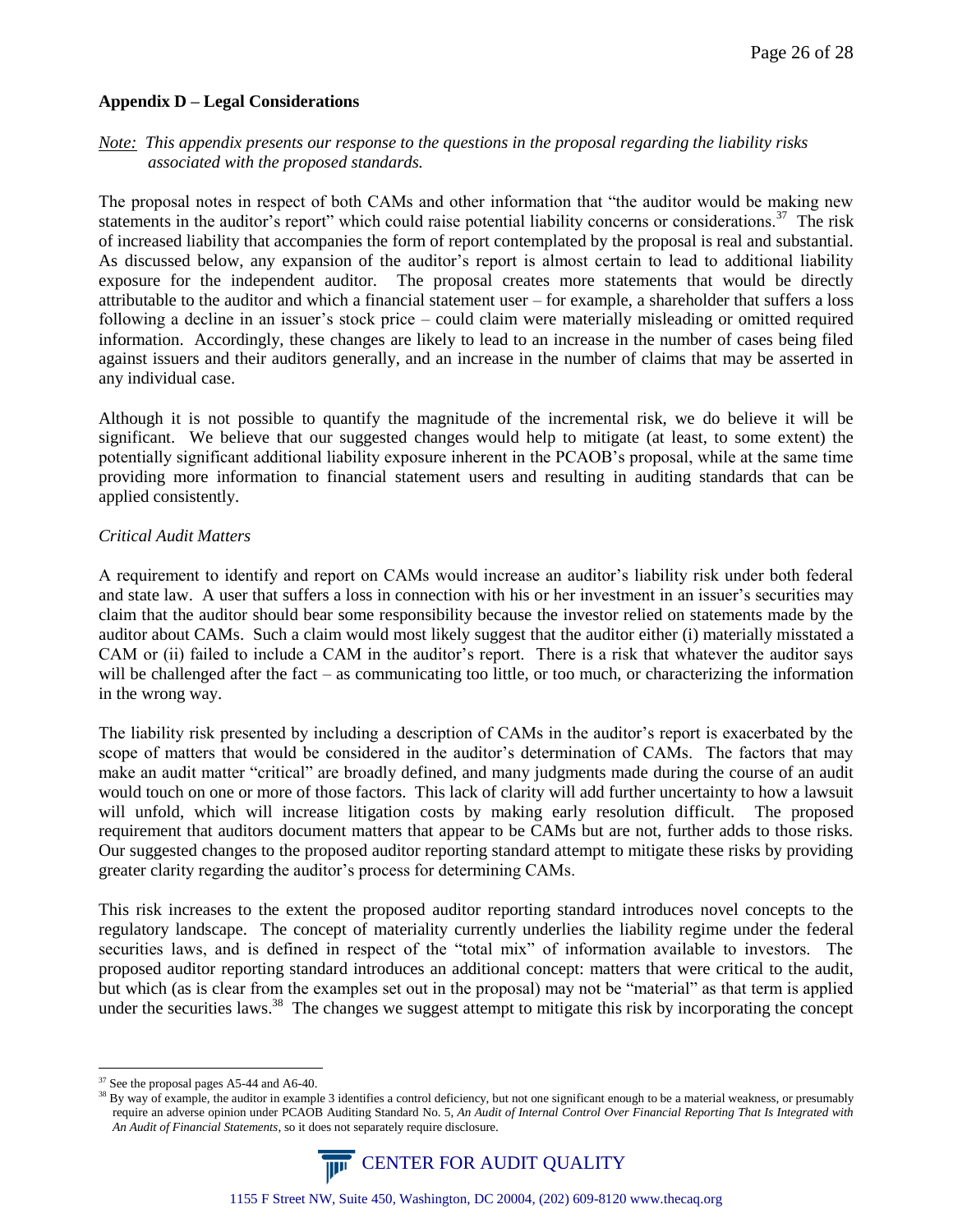of materiality in the determination of CAMs, thereby aligning the auditor's reporting model with existing concepts governing liability under the federal securities laws.

Different risks are created by the fact that someone, after the fact, can claim that there was a material misstatement or omission with respect to an item which was identified as a CAM. An investor might allege that the auditor should have said more in its reporting of CAMs, claiming that some detail known to the auditor should have been communicated, or that it was not communicated with sufficient clarity. On the other hand, the company might object that these additional details disclose a client confidence or competitive information, or might raise confidentiality concerns under other regulatory regimes (e.g., bank regulatory requirements). By requiring the auditor to describe the *principal* consideration(s) that led the auditor to conclude that a matter was a CAM, and aligning the auditor's statements about a CAM with the existing rules governing corporate disclosure, our suggested changes to the proposed auditor reporting standard help mitigate the possibility that such situations will arise.

Although we support an express provision allowing the auditor to explain the CAM's effect on the audit, if the auditor considers it necessary, we should note that this by itself could expand liability risk. Plaintiffs in federal securities fraud lawsuits are required to plead fraud "with particularity" when bringing claims under Rule 10b-5, and an inability to do so requires the dismissal of the lawsuit at the outset. A description of audit steps taken by the auditor can enable plaintiffs to support meritless claims by including these details in their pleadings, which could cause courts to hesitate in dismissing such claims. Our suggested approach helps limit this risk, but does not eliminate it. For example, where the auditor does not describe audit procedures related to the CAM(s), plaintiffs may allege instead that the description of the CAM should have been more fulsome.

### *Other Information*

Two aspects of the proposed other information standard are likely to significantly increase the risk of litigation for auditors. The first aspect is the proposed wording of the new performance responsibilities. The proposed other information standard would change the "read and consider" requirement under paragraph 4 of AU 550 to a "read and evaluate" requirement, which we believe could be read to impose a substantially greater set of obligations on the auditor. Indeed, the proposal states that the Board opted for the phrase "should evaluate" because, unlike "should consider," it requires the auditor to "*come to a conclusion* based on the performance of certain procedures (emphasis added)."<sup>39</sup> On this basis, plaintiffs will likely allege that the word "evaluate" makes the auditor responsible for what is and is not said by the issuer in MD&A and elsewhere. We are particularly concerned that this increased obligation makes the auditor responsible not only for what the issuer discloses but also for omissions.

The second aspect is the requirement that the auditor state in the auditor's report that the auditor has not identified a material inconsistency or a material misstatement of fact in the other information, when such is the case. This affirmative statement reads as if it is an opinion or conclusion that the other information is not misleading – even though under the proposed other information standard the auditor would also state that it is not, in fact, expressing an opinion.

The U.S. Supreme Court has issued several opinions addressing Rule 10b-5 secondary liability (which in the past was often applied to auditors). Beginning with *Central Bank*<sup>40</sup> in 1994 and extending more recently to *Janus Capital Group v. First Derivative Traders*,<sup>41</sup> the Court has made clear that persons cannot be held liable under Section 10(b) and Rule 10b-5 unless they actually "make" a statement. These decisions make clear that while an auditor may be liable for misstatements in its audit reports on financial statements or internal control, its liability is confined to such reports and cannot be extended to other documents or

<sup>41</sup> *Janus Capital Group v. First Derivative Traders*, 131 S. Ct. 2296 (2011).



<sup>39</sup> See the proposal page A6-15.

<sup>40</sup> *Central Bank of Denver v. First Interstate Bank of Denver*, 511 U.S. 164 (1994).